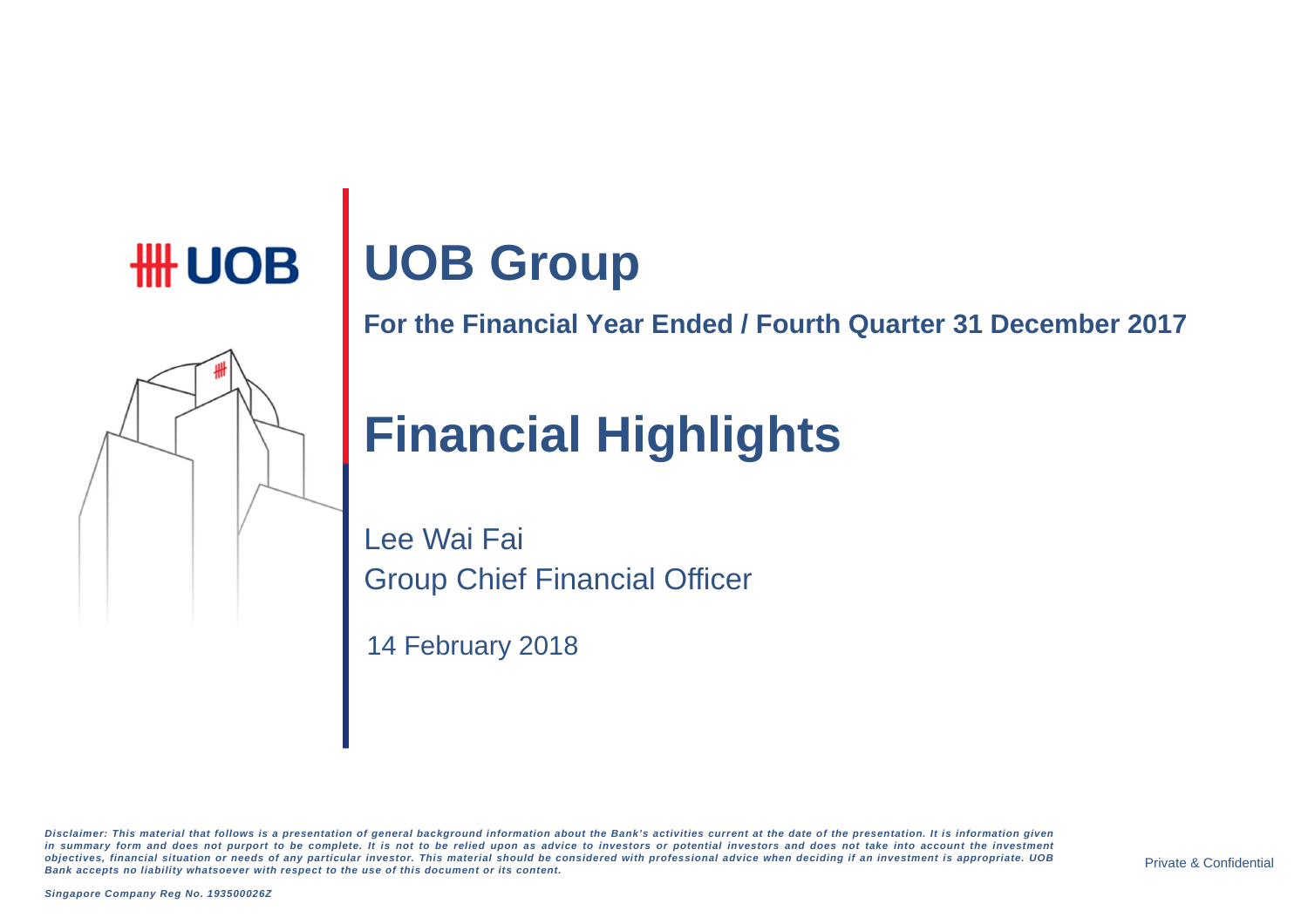

# **2017 and 4Q17 Highlights**

#### **Performance backed by healthy growth momentum and strong balance sheet Core dividends increased to 80 cents per annum**

**2017 NPAT of \$3.39b 9% YoY 4Q17 NPAT of \$855m 16% YoY; 3% QoQ**

#### **Healthy revenue momentum**

- •Higher net interest income from higher NIM and healthy loan growth
- $\bullet$ Strong performance in wealth management, fund management and credit card businesses

#### **Asset quality remains sound**

- $\bullet$ Residual vulnerable exposures in O&G and shipping sectors were recognised as NPA
- $\bullet$  Reversal of excess general allowance in 4Q17, factoring the requirement under SFRS(I) 9. while maintaining comfortable NPL coverage

#### **Strong capital position and higher dividends**

- •Encouraging performance and strong capital position
- $\bullet$ Higher core dividend for 2017 of 80 cents and <sup>a</sup> special dividend of 20 cents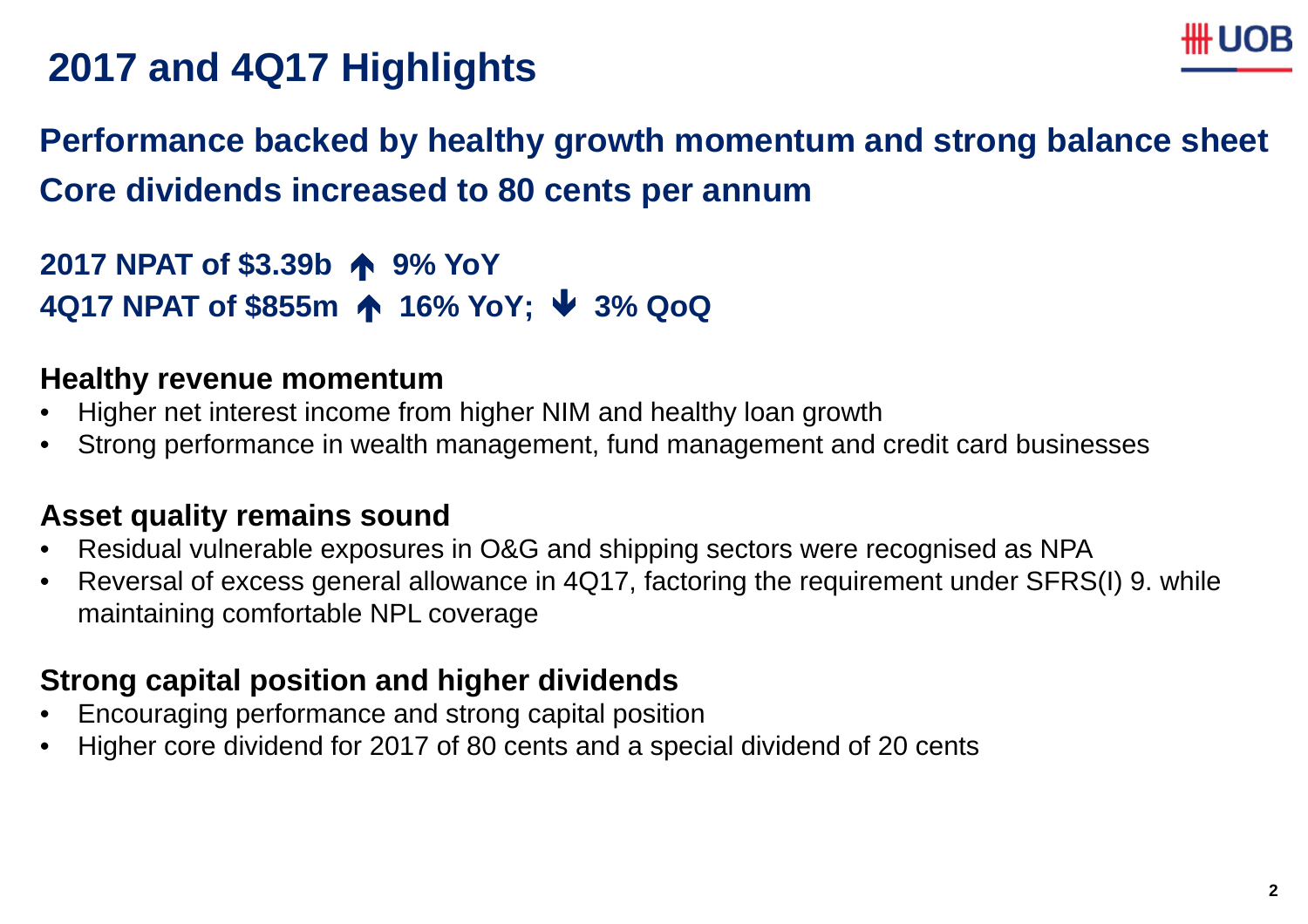## **Performance backed by healthy growth momentum and strong balance sheet**

|                                       | 2017          | 2016          | <b>YoY</b>    |                 |
|---------------------------------------|---------------|---------------|---------------|-----------------|
|                                       | $\mathsf{Sm}$ | $\mathsf{Sm}$ | $\mathsf{Sm}$ | $+$ /(-) %      |
| Net interest income                   | 5,528         | 4,991         | 537           | 11              |
| Fee and commission income             | 2,161         | 1,931         | 231           | 12 $\triangle$  |
| Other non-interest income             | 1,162         | 1,140         | 22            | $2^{\triangle}$ |
| <b>Total income</b>                   | 8,851         | 8,061         | 790           | 10 $\triangle$  |
| Less: Total expenses                  | 4,027         | 3,696         | 331           | 9 A             |
| <b>Operating profit</b>               | 4,824         | 4,365         | 459           | 11 $\triangle$  |
| Less: Specific allowance              | 1,475         | 991           | 483           | 49 ▲            |
| <b>General allowance</b>              | (747)         | (398)         | (350)         | $(88)$ $\nabla$ |
| Add: Associates & joint ventures      | 110           | 6             | 104           | >100            |
| Net profit before tax                 | 4,207         | 3,777         | 430           | 11 $\triangle$  |
| Less: Tax & non-controlling interests | 816           | 681           | 136           | 20 $\triangle$  |
| Net profit after tax                  | 3,390         | 3,096         | 294           | 9               |

**HH UOB**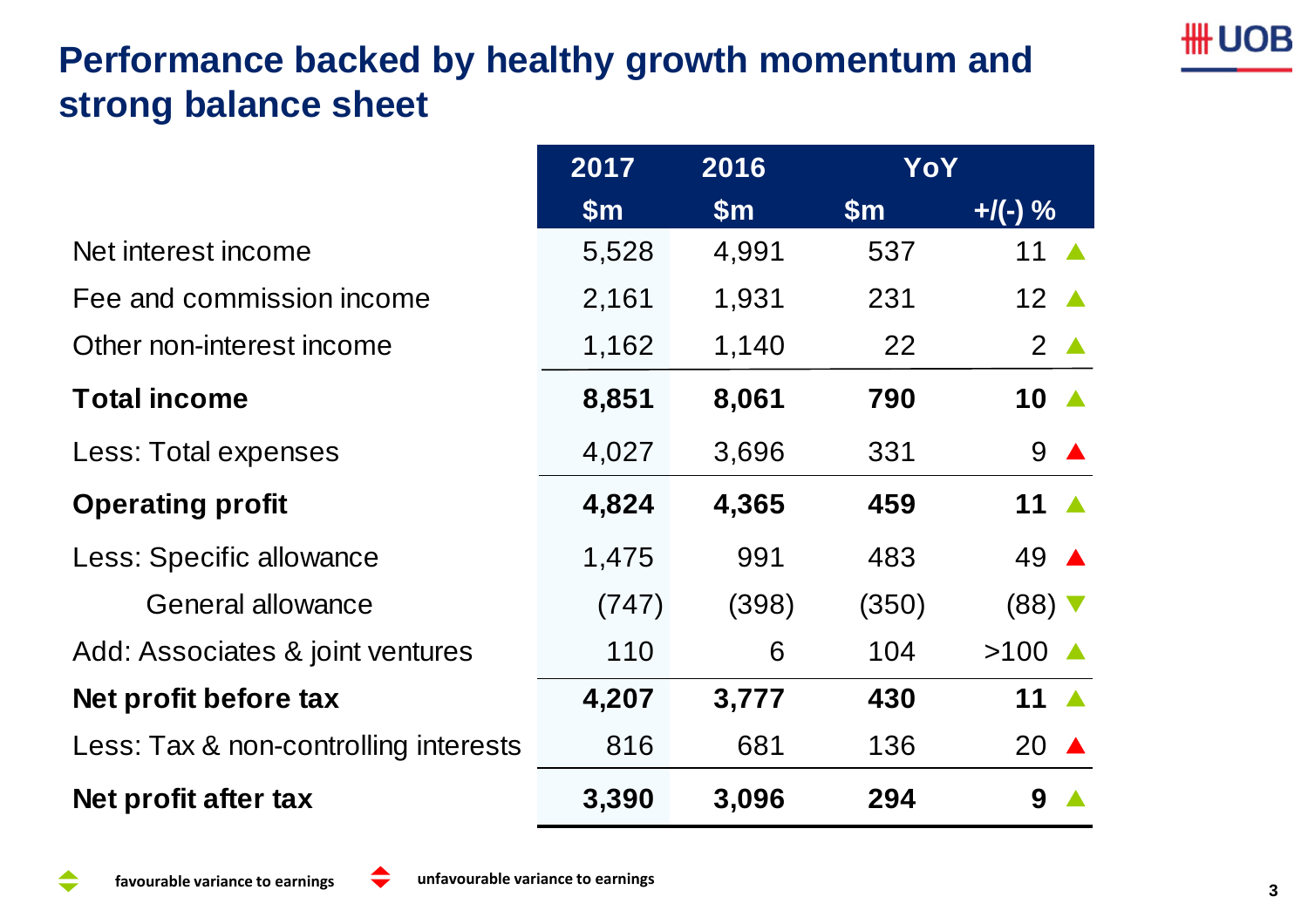#### **Growth in client franchise income**

|                                       | <b>4Q17</b>   | <b>4Q16</b> | YoY           |                               |
|---------------------------------------|---------------|-------------|---------------|-------------------------------|
|                                       | $\mathsf{Sm}$ | \$m\$       | $\mathsf{Sm}$ | $+$ /(-) %                    |
| Net interest income                   | 1,461         | 1,276       | 185           | 15 $\triangle$                |
| Fee and commission income             | 585           | 531         | 54            | $10 \triangle$                |
| Other non-interest income             | 262           | 222         | 40            | 18 ▲                          |
| <b>Total income</b>                   | 2,307         | 2,028       | 278           | 14 $\triangle$                |
| Less: Total expenses                  | 1,102         | 957         | 145           | 15 $\triangle$                |
| <b>Operating profit</b>               | 1,205         | 1,071       | 133           | 12 $\blacktriangle$           |
| Less: Specific allowance              | 781           | 441         | 341           | 77 A                          |
| <b>General allowance</b>              | (641)         | (310)       | (331)         | $(>100)$ $\blacktriangledown$ |
| Add: Associates & joint ventures      | 22            | (21)        | 44            | $>100$ $\triangle$            |
| Net profit before tax                 | 1,087         | 920         | 167           | 18 A                          |
| Less: Tax & non-controlling interests | 231           | 181         | 51            | 28 A                          |
| Net profit after tax                  | 855           | 739         | 116           | 16 $\triangle$                |

**favourable variance to**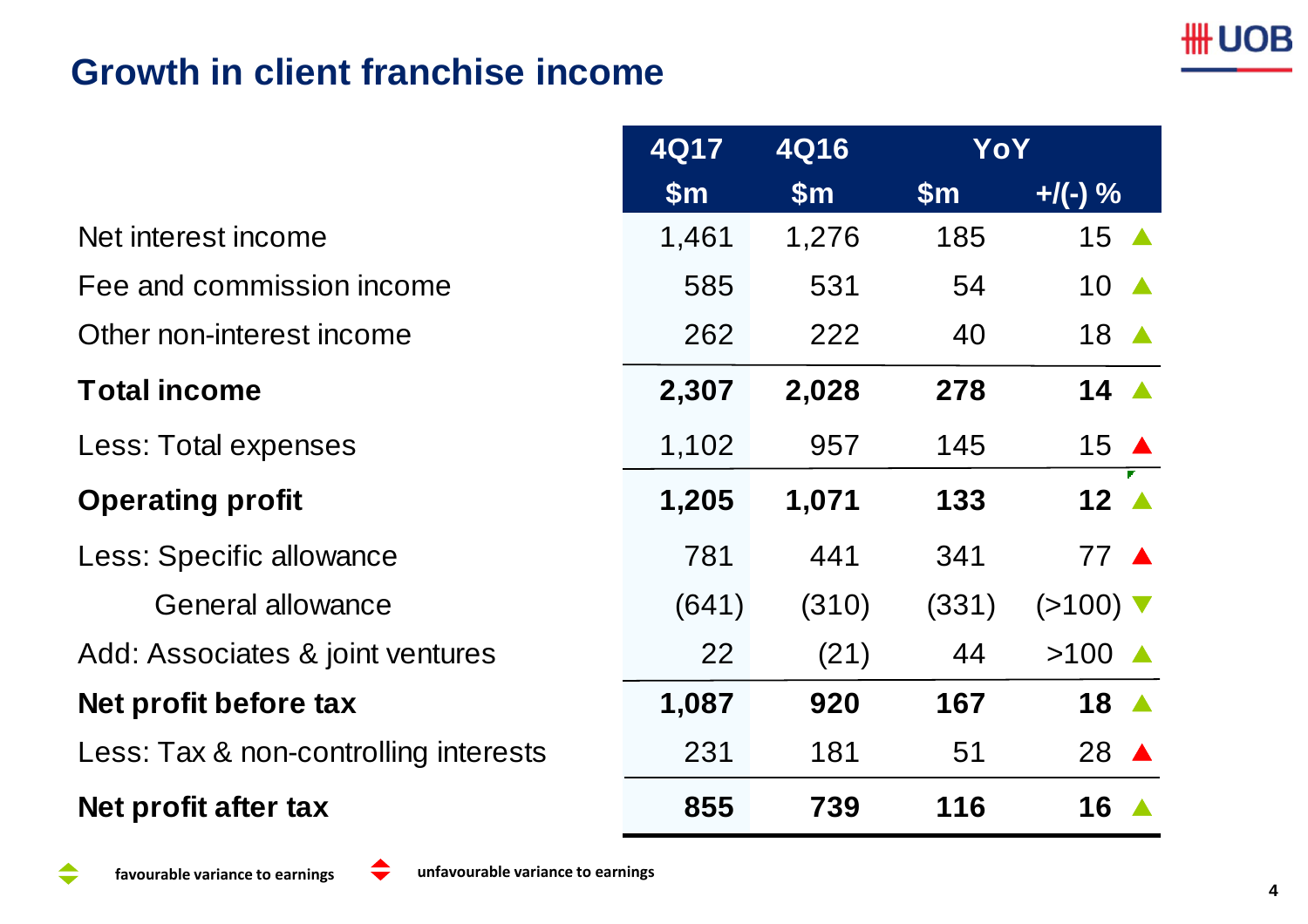#### **Net earnings decreased 3% due to higher performancerelated staff costs and year-end seasonal expenses**

|                                       | 4Q17          | <b>3Q17</b><br>QoQ |                |                               |  |
|---------------------------------------|---------------|--------------------|----------------|-------------------------------|--|
|                                       | $\mathsf{Sm}$ | $\mathsf{Sm}$      | $\mathsf{S}$ m | $+$ /(-) %                    |  |
| Net interest income                   | 1,461         | 1,408              | 52             | $4 \triangle$                 |  |
| Fee and commission income             | 585           | 551                | 34             | 6<br>$\blacktriangle$         |  |
| Other non-interest income             | 262           | 279                | (18)           | $(6)$ $\blacktriangledown$    |  |
| <b>Total income</b>                   | 2,307         | 2,238              | 68             | 3 <sub>A</sub>                |  |
| Less: Total expenses                  | 1,102         | 973                | 129            | 13 $\triangle$                |  |
| <b>Operating profit</b>               | 1,205         | 1,265              | (60)           | $(5)$ $\blacktriangledown$    |  |
| Less: Specific allowance              | 781           | 247                | 534            | $>100$ $\triangle$            |  |
| <b>General allowance</b>              | (641)         | (26)               | (615)          | $(>100)$ $\blacktriangledown$ |  |
| Add: Associates & joint ventures      | 22            | 29                 | (7)            | $(23)$ $\blacktriangledown$   |  |
| Net profit before tax                 | 1,087         | 1,073              | 13             | 1 $\blacktriangle$            |  |
| Less: Tax & non-controlling interests | 231           | 190                | 41             | 22 $\triangle$                |  |
| Net profit after tax                  | 855           | 883                | (28)           | $(3)$ $\blacktriangledown$    |  |

₩UOB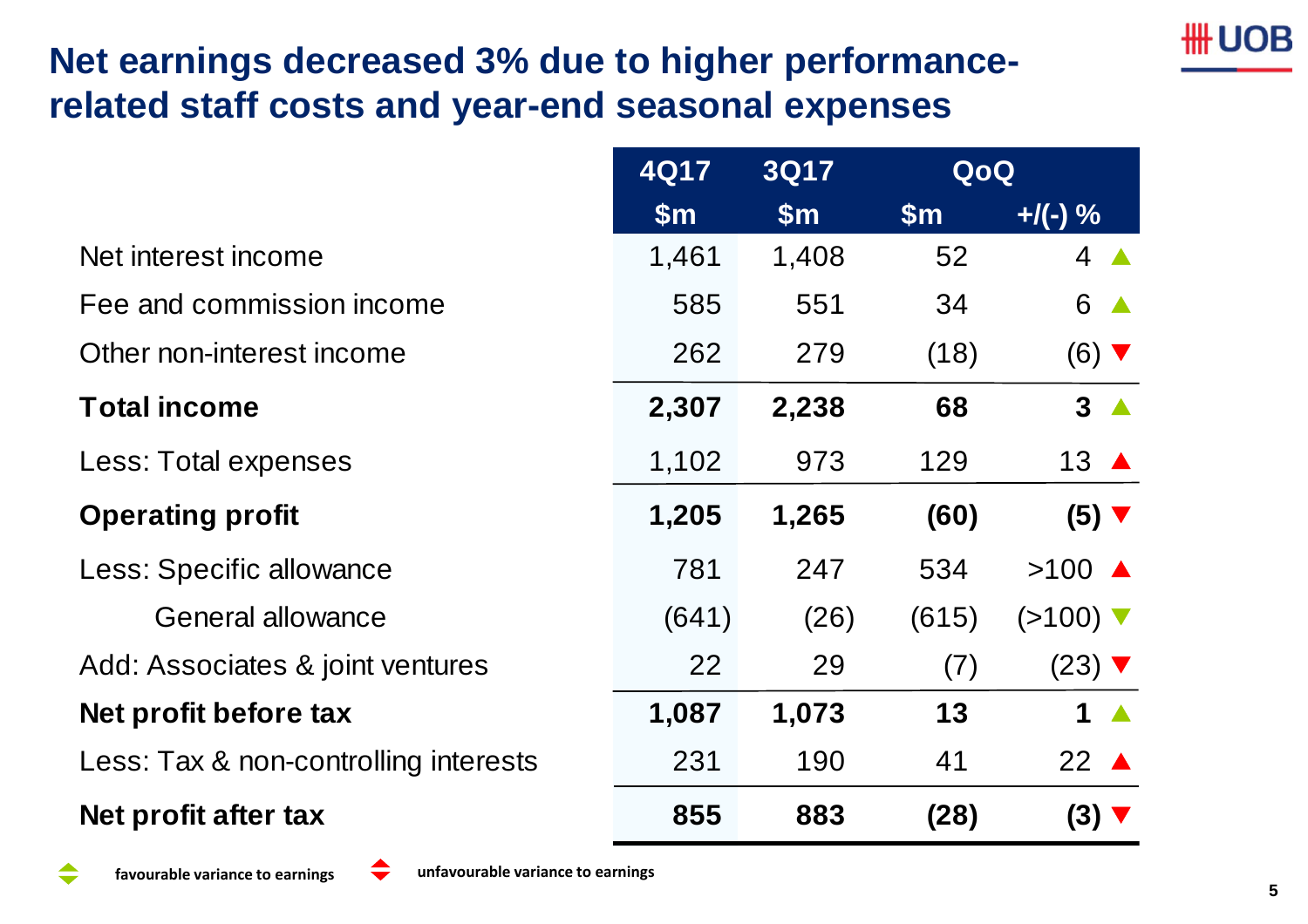#### **NII rose 11% YoY supported by healthy loan growth and higher margin from active balance sheet management**



#### **Net Interest Income (NII) and Margin**

**\HUOB**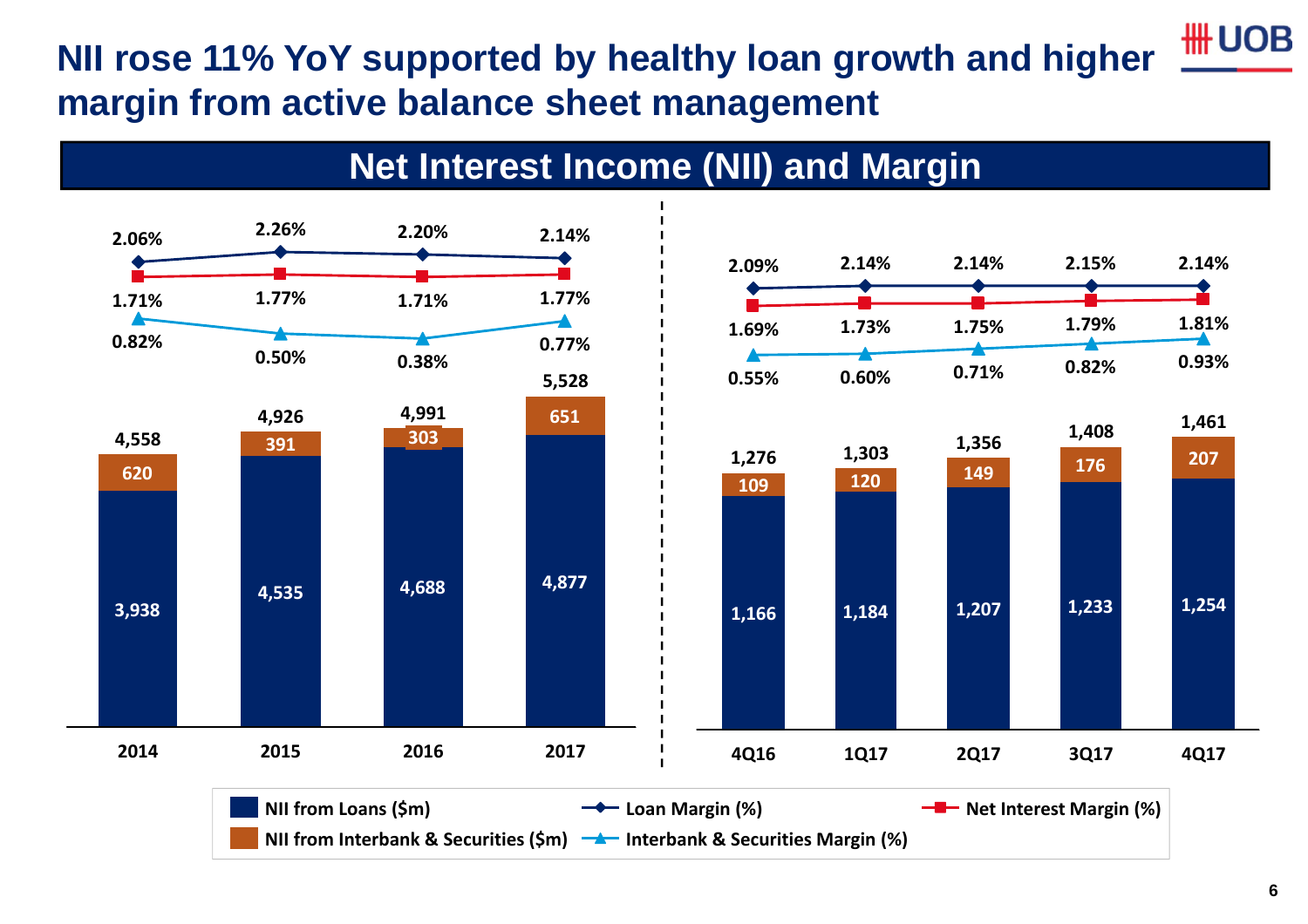#### **Sustained momentum for fee income, up 12% YoY from strong performance in wealth management and fund management businesses**



**HH UOB**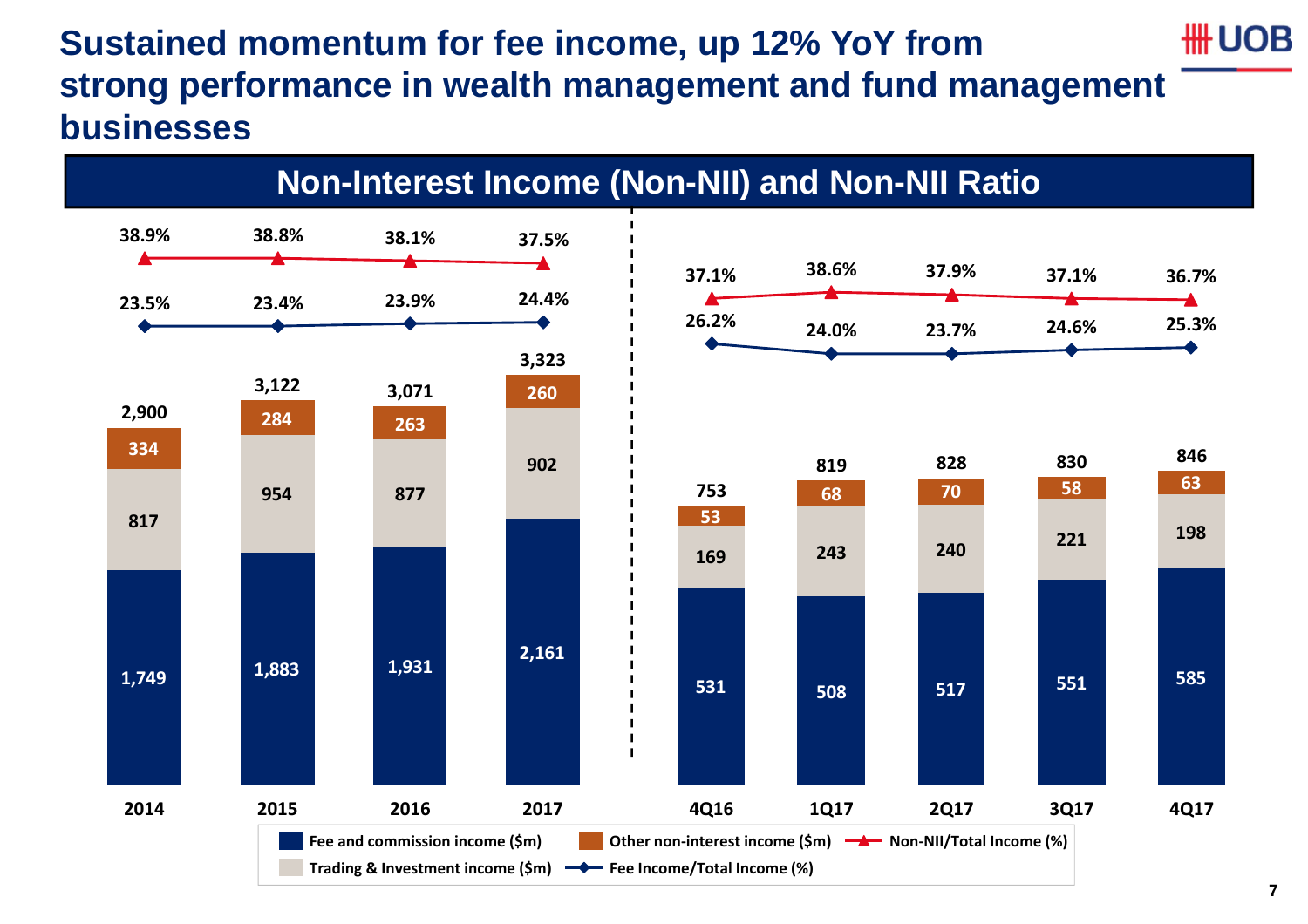#### **Expense/income ratio increased QoQ with higher performancerelated staff costs and year-end seasonal revenue-related expenses**

**Operating Expenses and Expense / Income Ratio**



^ Included one-off expenses relating to SG50 and UOB80 commemorative events and brand campaign (2015: \$67m) and adjustment for prior year's bonus.

#HUOB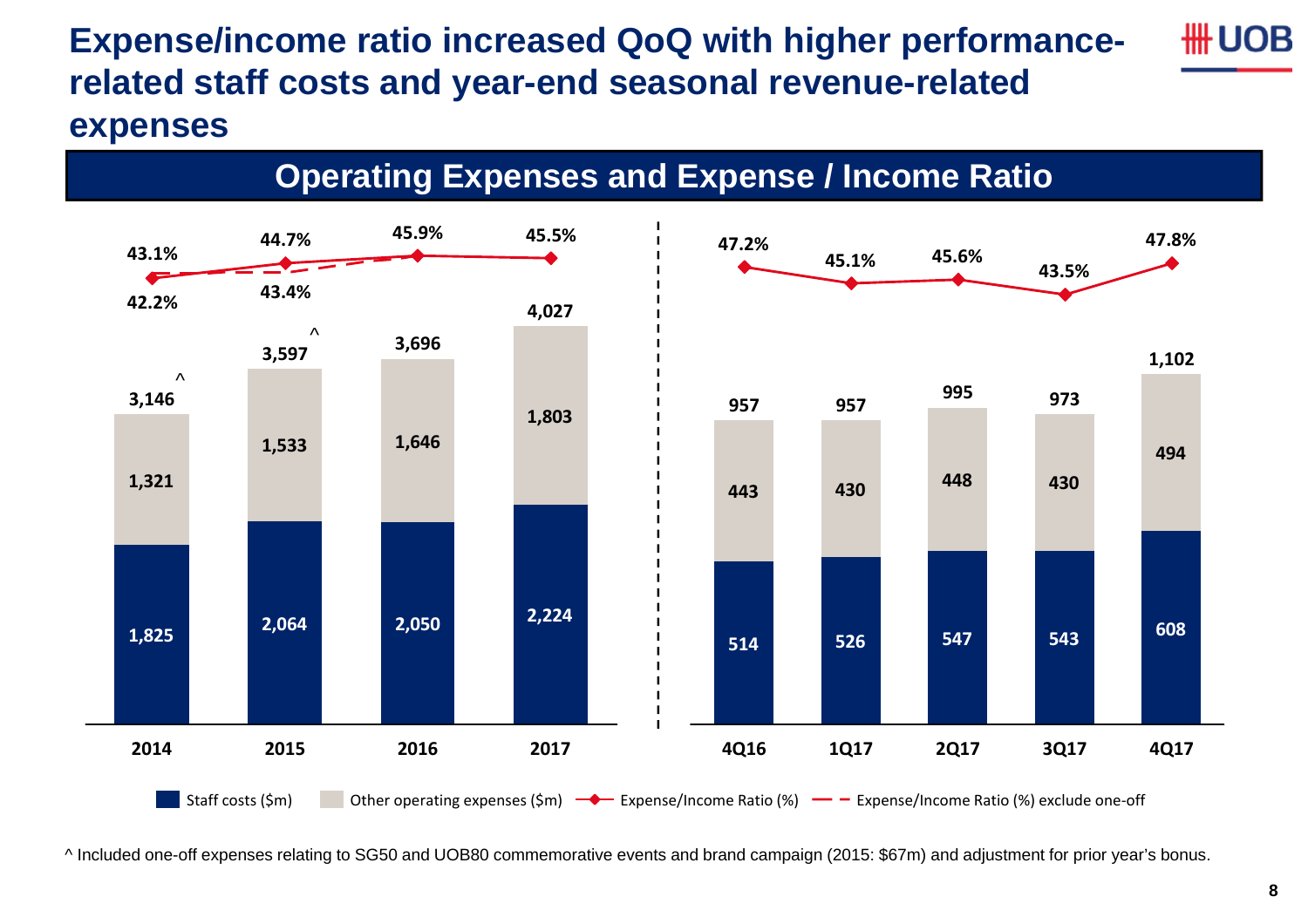#### **IT Investments Shifting Towards "Changing the Bank"**





1. CAGR computed over 4 years (2013 to 2017)

₩ UOB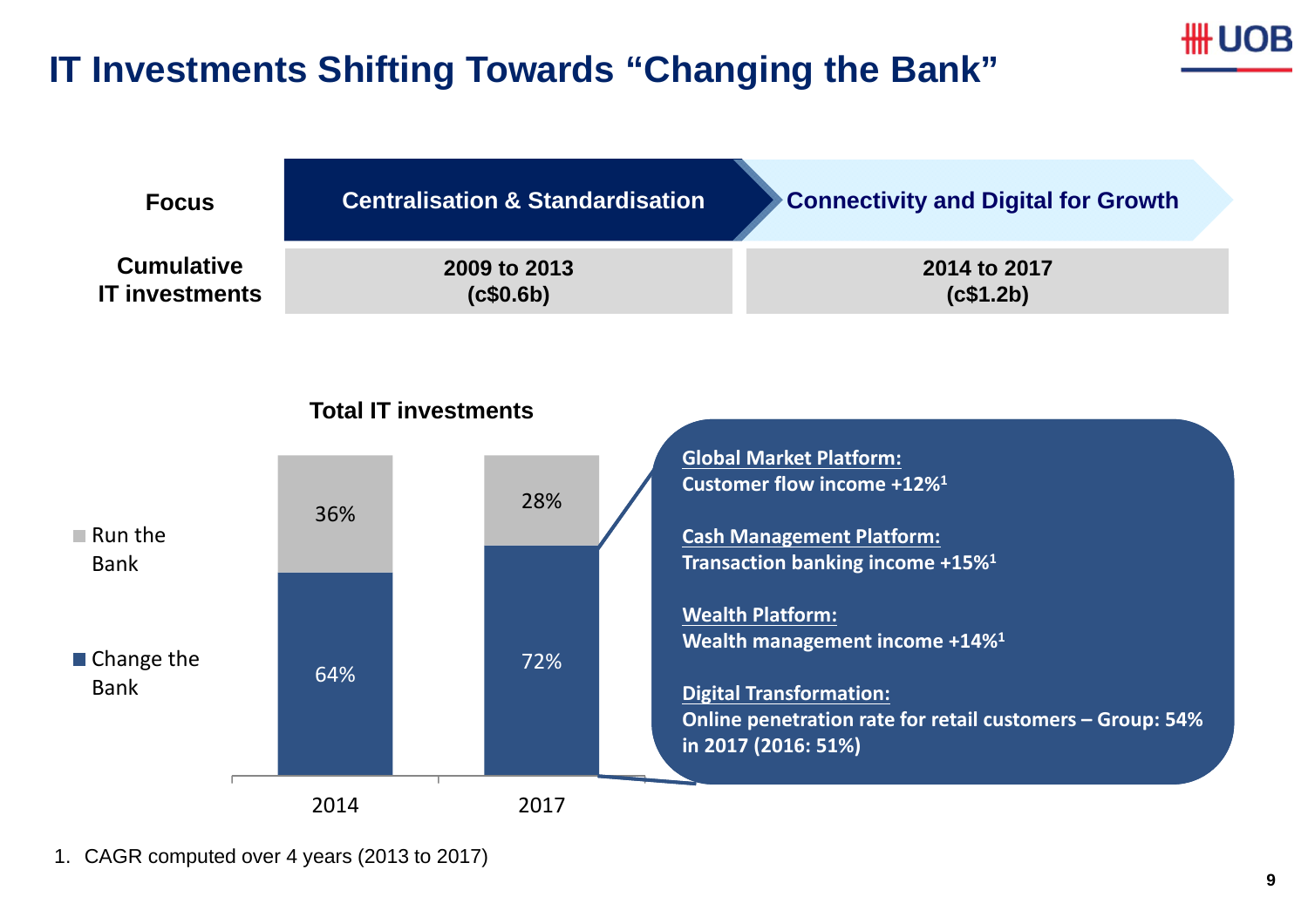**Higher specific allowance in 4Q17 due to accelerated \HHUOB recognition of NPL and further collateral haircuts on O&G and shipping exposures** 



#### **10**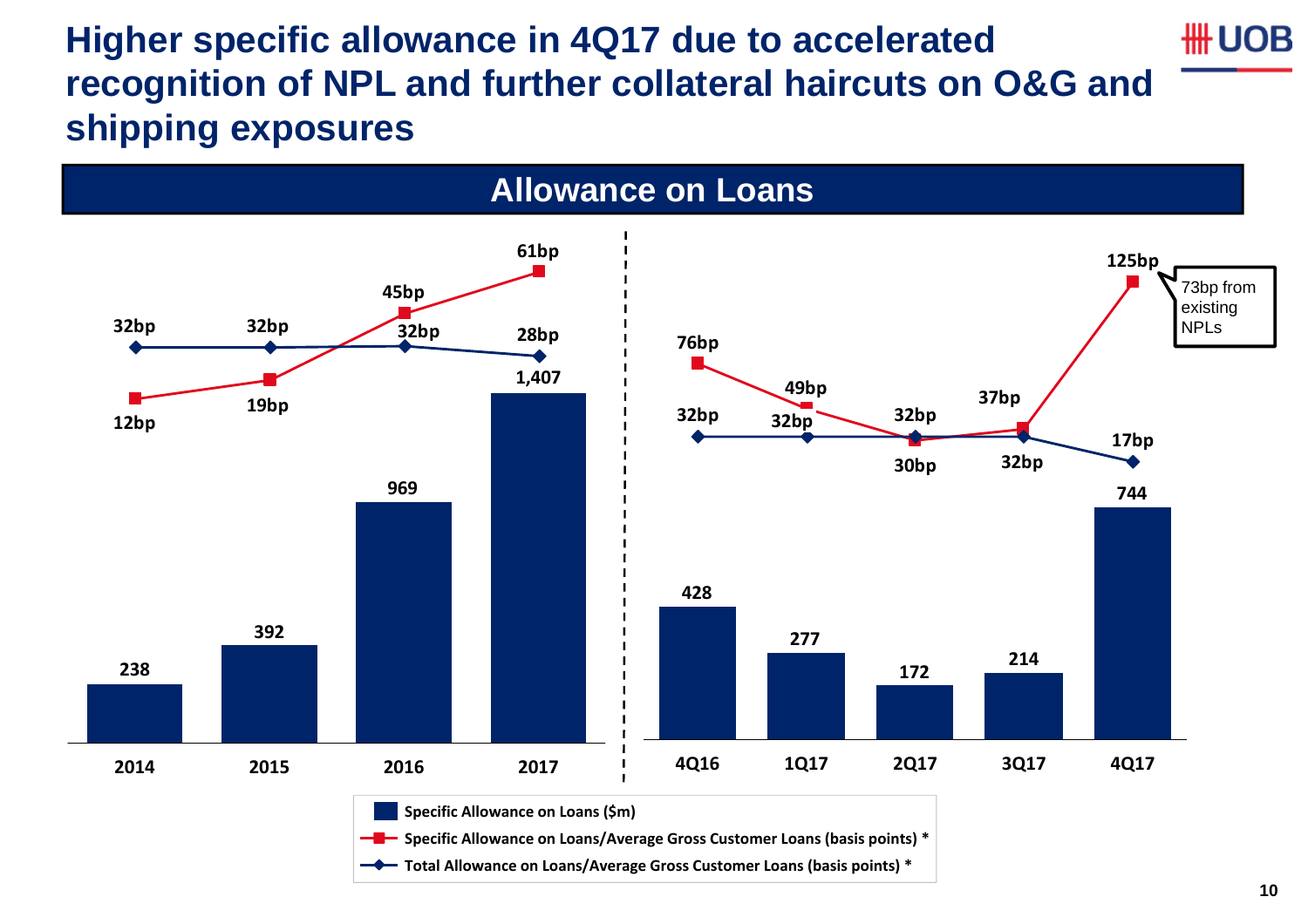### **\HUOB**

#### **New NPA formation peaked in 4Q17 due to accelerated recognition of NPA, mainly from the O&G and shipping sectors...**

|                                          | <b>4Q16</b><br>\$m\$ | <b>1Q17</b><br>$\mathsf{Sm}$ | <b>2Q17</b><br>\$m\$ | <b>3Q17</b><br>$\mathsf{Sm}$ | 4Q17<br>$\mathsf{Sm}$ |
|------------------------------------------|----------------------|------------------------------|----------------------|------------------------------|-----------------------|
| NPA at start of period                   | 3,632                | 3,480                        | 3,543                | 3,587                        | 3,919                 |
| New NPA                                  | 387                  | 424                          | 537                  | 799                          | 1,167                 |
| Upgrades, recoveries<br>and translations | (320)                | (293)                        | (255)                | (369)                        | (354)                 |
| Write-offs                               | (219)                | (68)                         | (238)                | (98)                         | (343)                 |
| NPA at end of period                     | 3,480                | 3,543                        | 3,587                | 3,919                        | 4,389                 |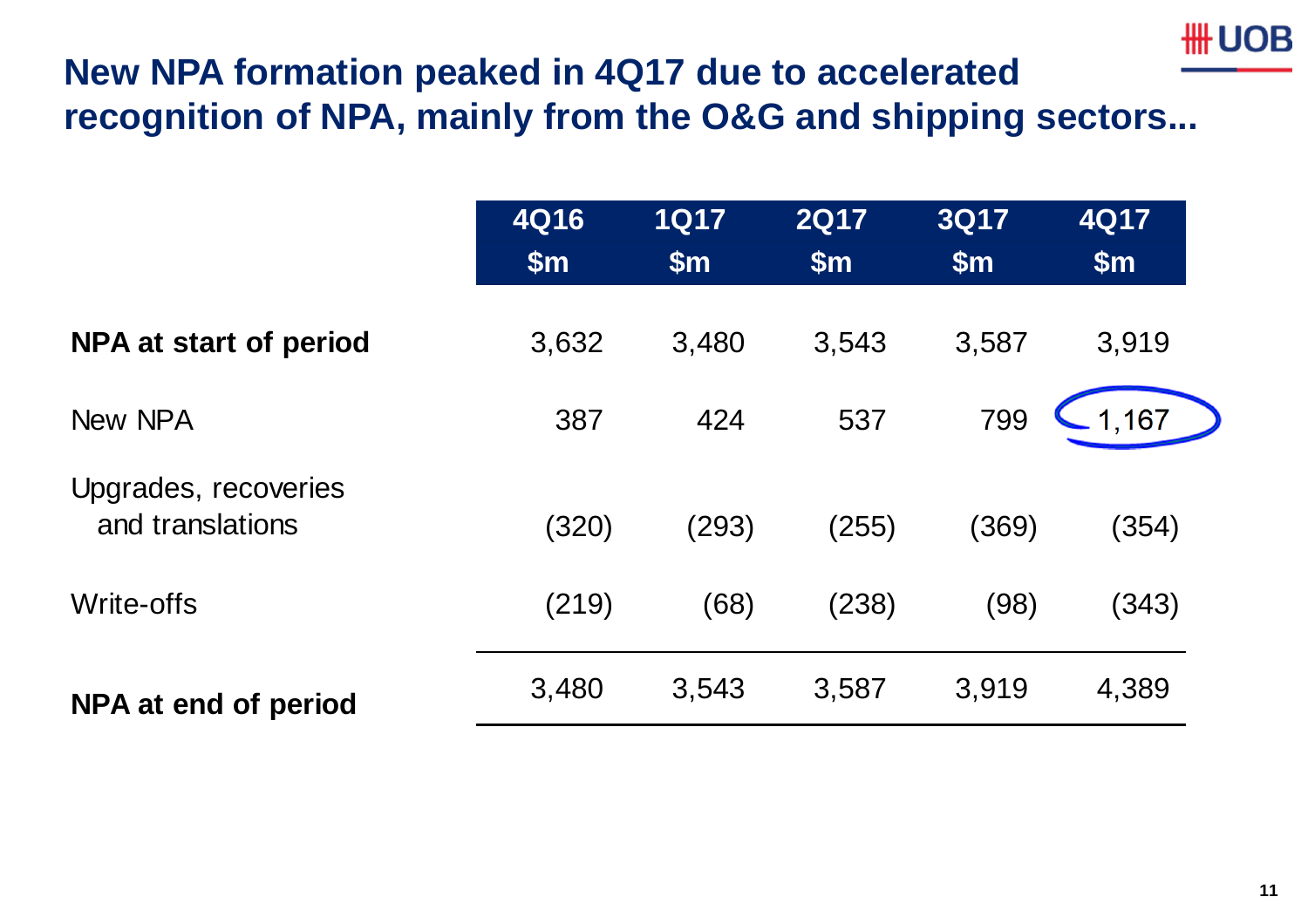#### **…accordingly, NPL ratio increased to 1.8%**

**\HHUOB** 



Note *:* Non-performing loans by geography are classified according to where credit risks reside, largely represented by the borrower's country of incorporation/operation (for non-individuals) and residence (for individuals).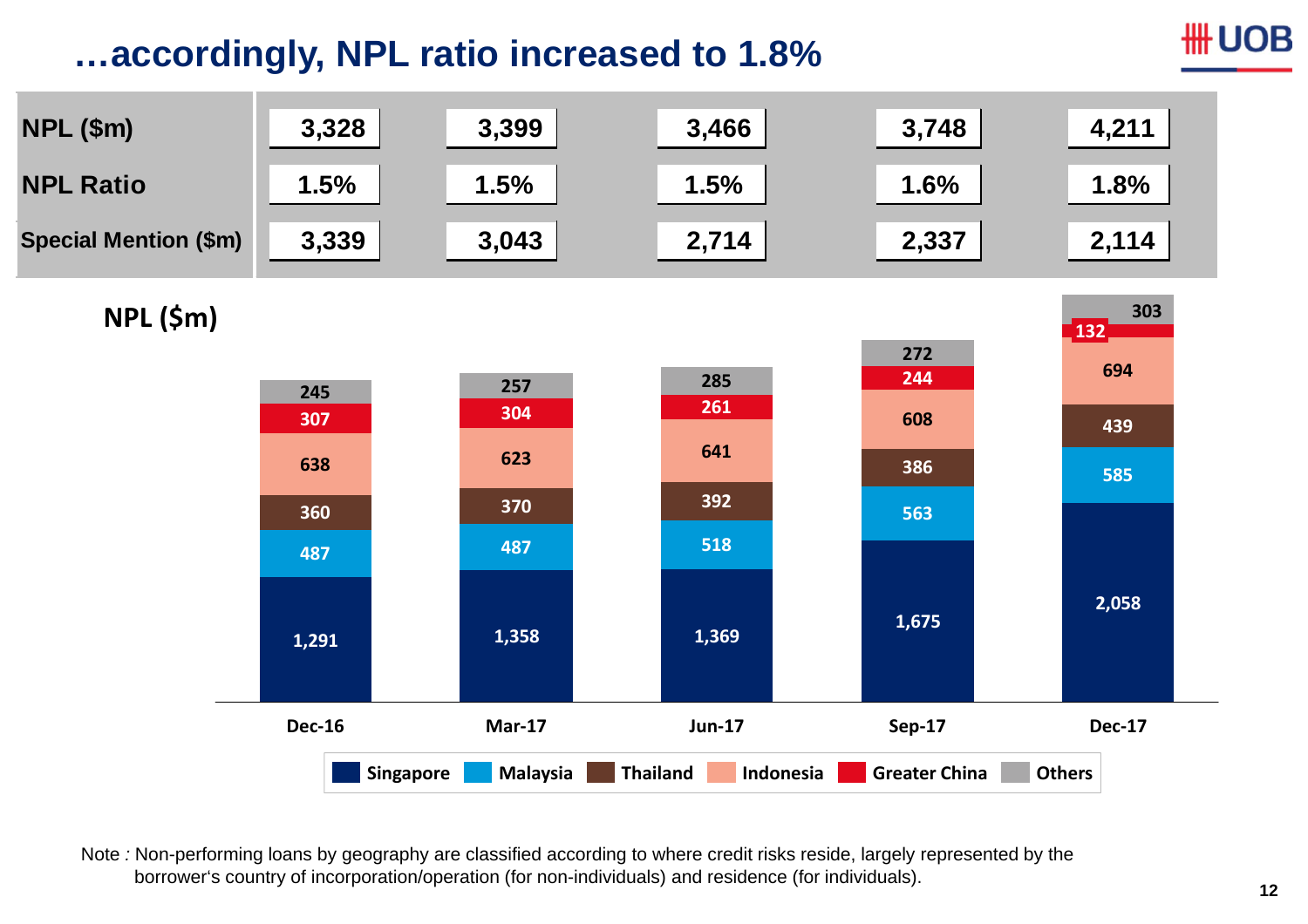#### **New O&G and shipping NPLs for the year mainly from manufacturing and transport industries**



∰UOB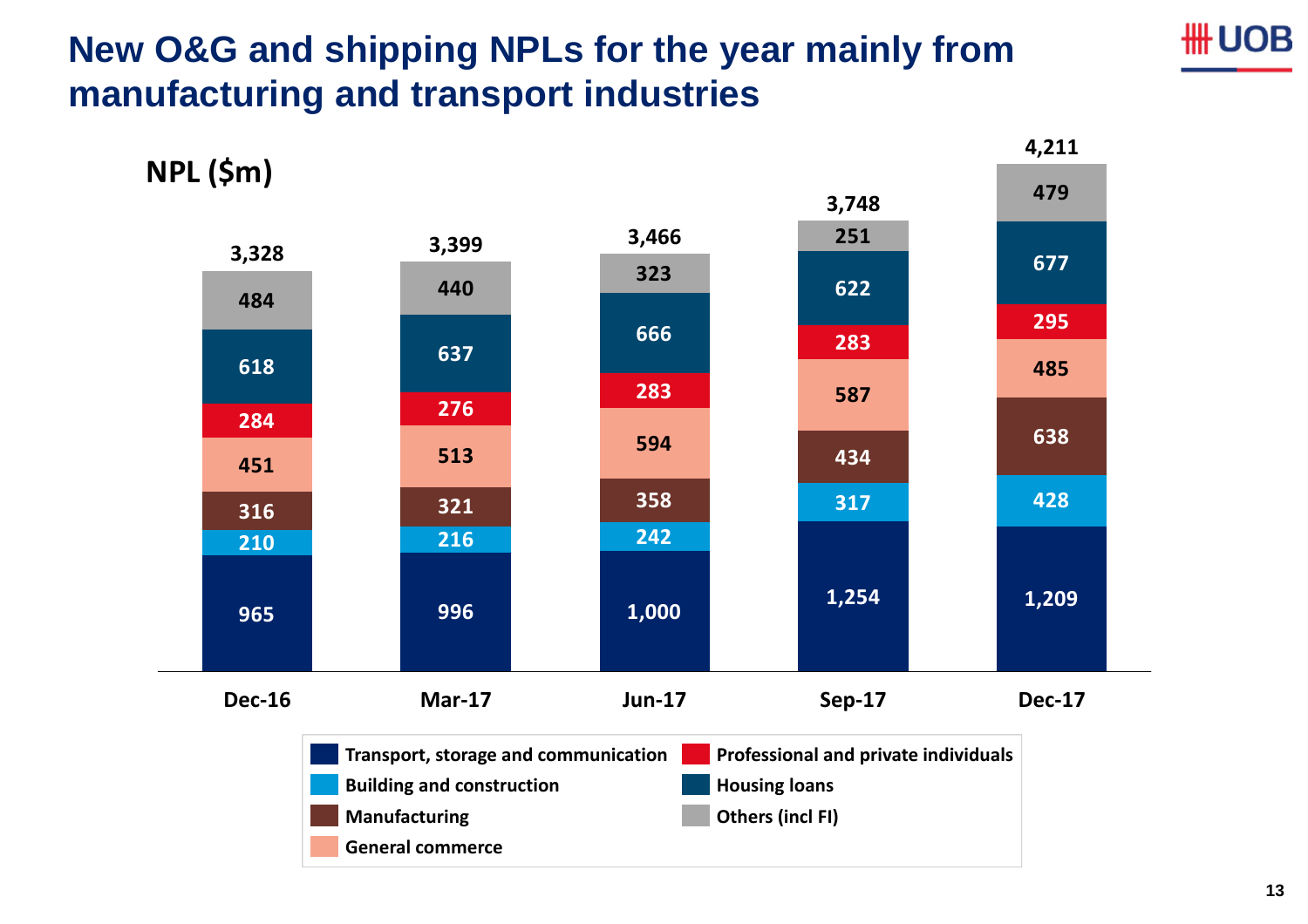#### **Exposure in O&G upstream industries reduced QoQ**



г **Mainly to traders and downstream segments.**

#### Notes**:**

- 1. Total exposure comprises outstanding loans and contingent liabilities
- 2. Oil and gas upstream industries include offshore service companies.

)R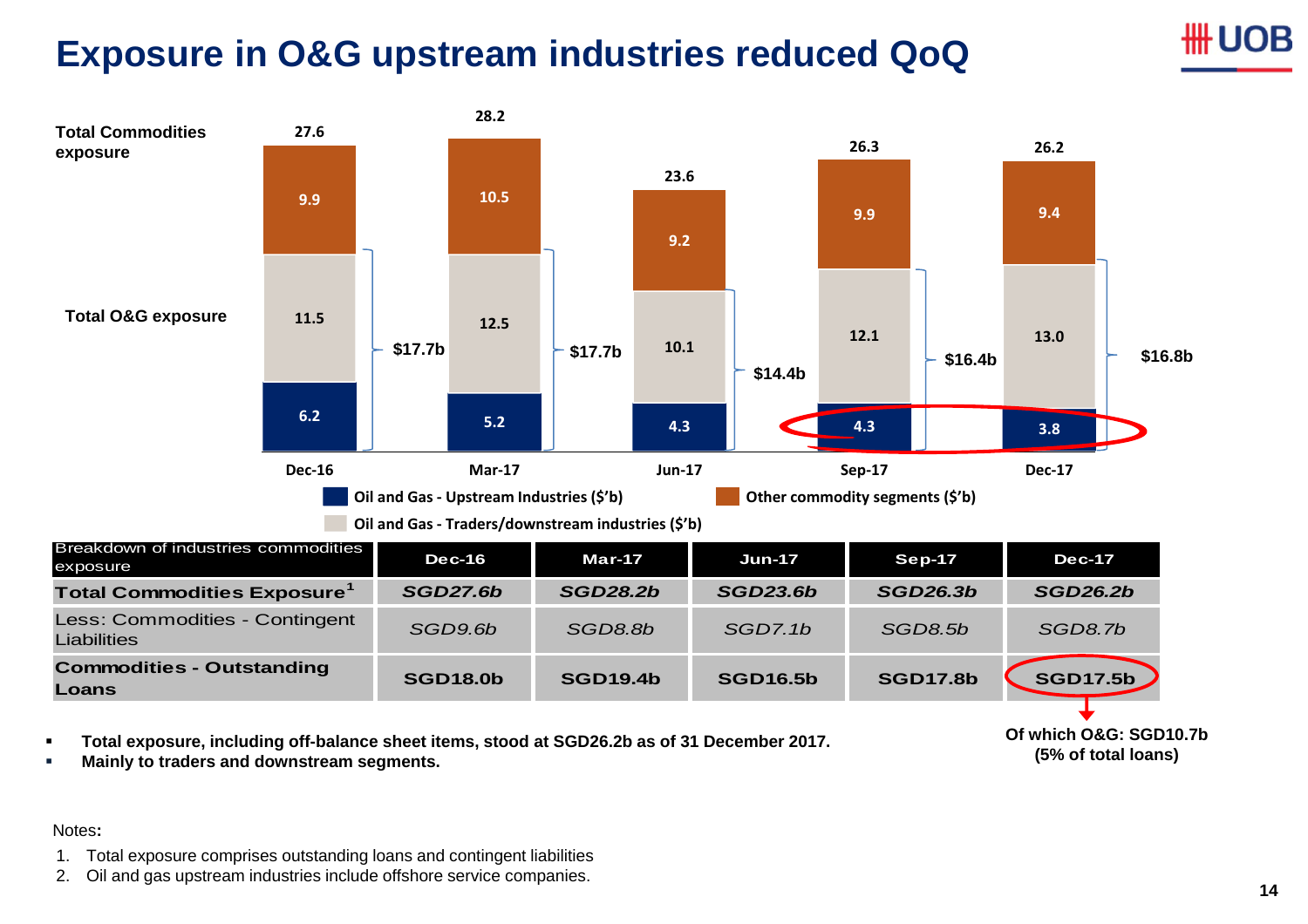#### **Reversal of excess general allowance of \$0.6 billion in 4Q17, factoring the requirement under SFRS(I) 9**



**\UOB**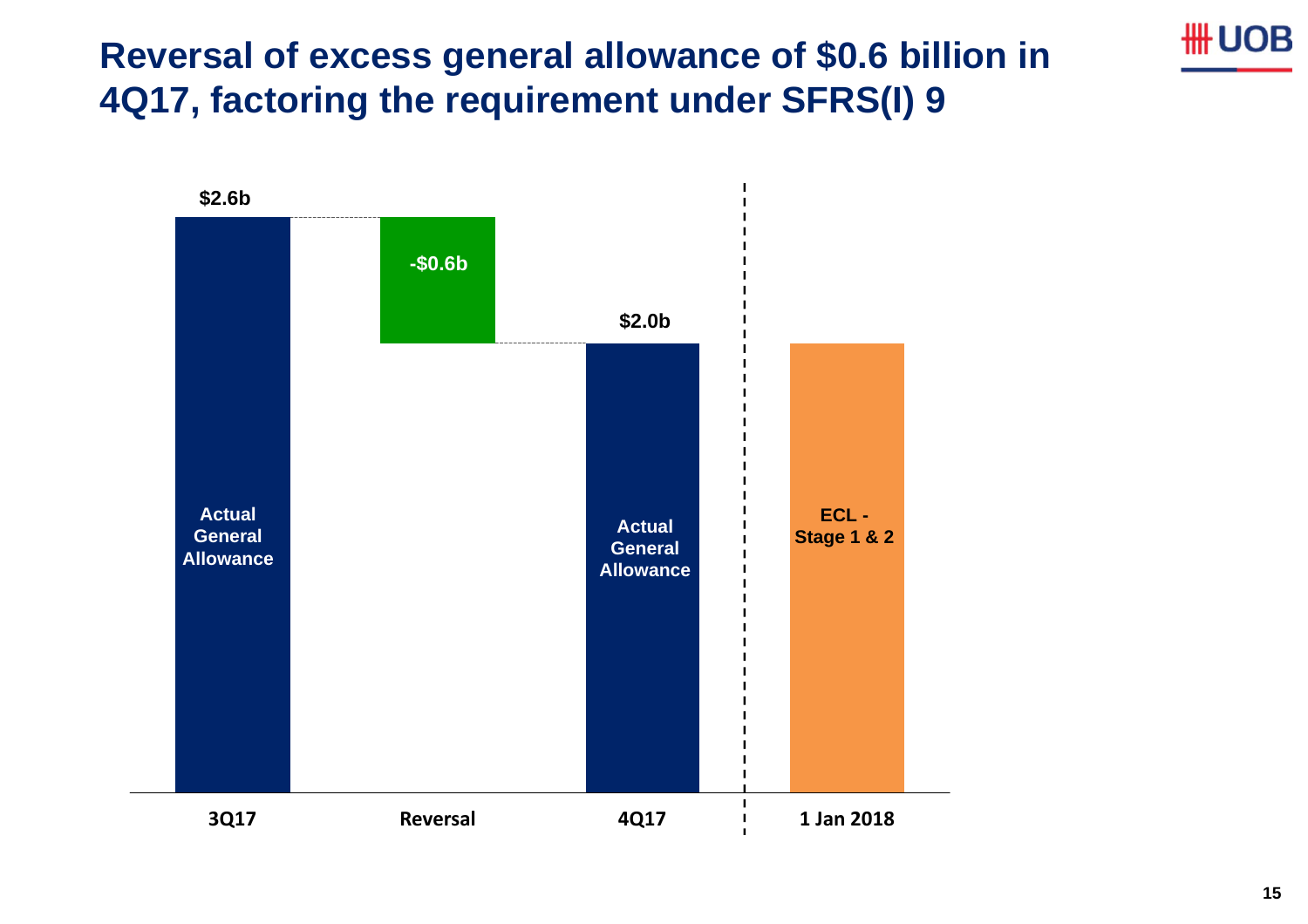#### **Strong NPL coverage at 91% or 195% after taking collateral into account**





**\UOB**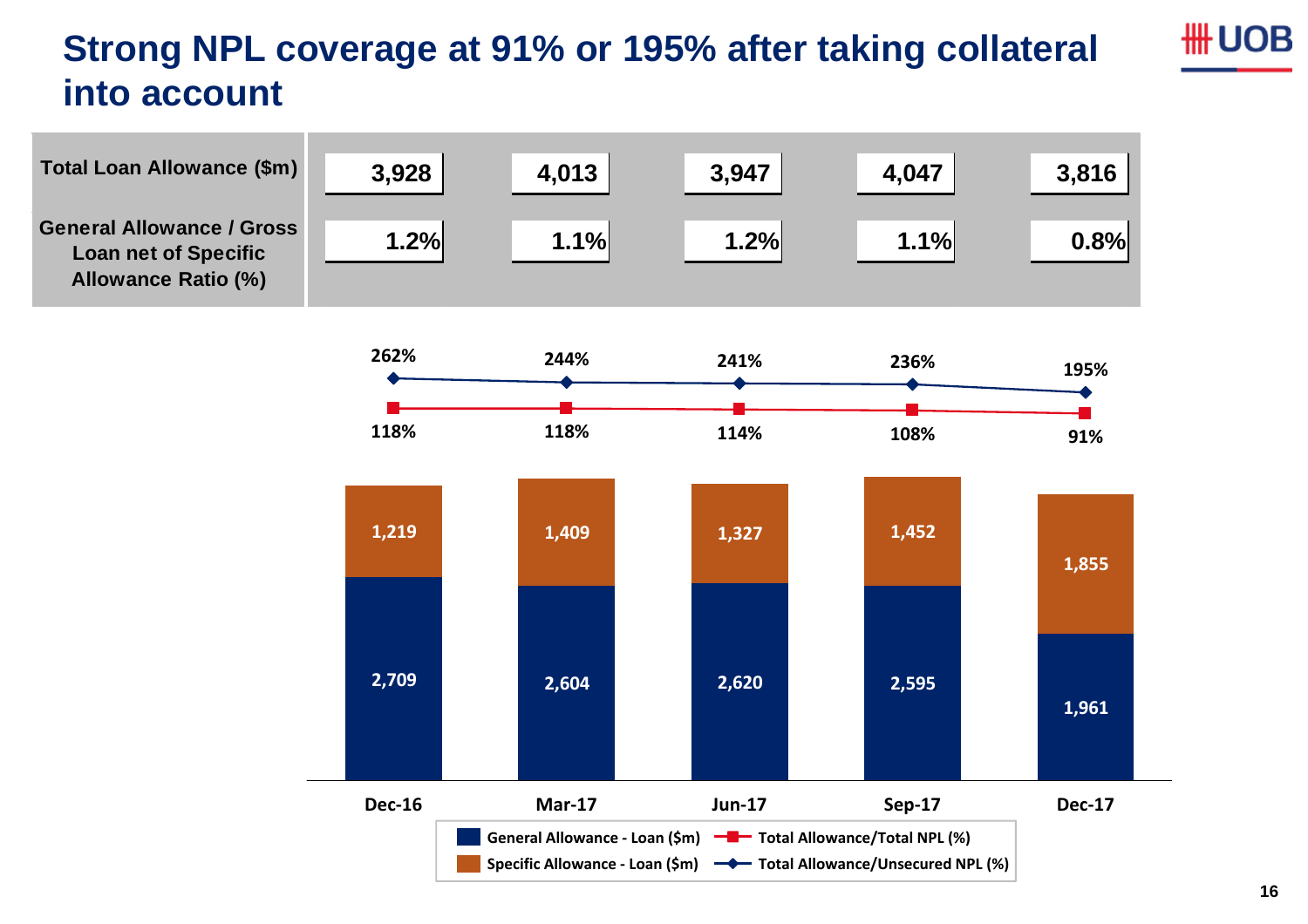#### **Stable liquidity position**

#### **Customer Loans and Deposits; LDR and LCR**



| USD LDR $(\%)$ | 74.6 | 75.7 | 66.5 | 65.3 | 63.9 |
|----------------|------|------|------|------|------|
| SGD LCR (%)    | 275  | 232  | 203  | 196  | 170  |
| Total LCR (%)  | 162  | 154  | 157  | 142  | 135  |

**UOB**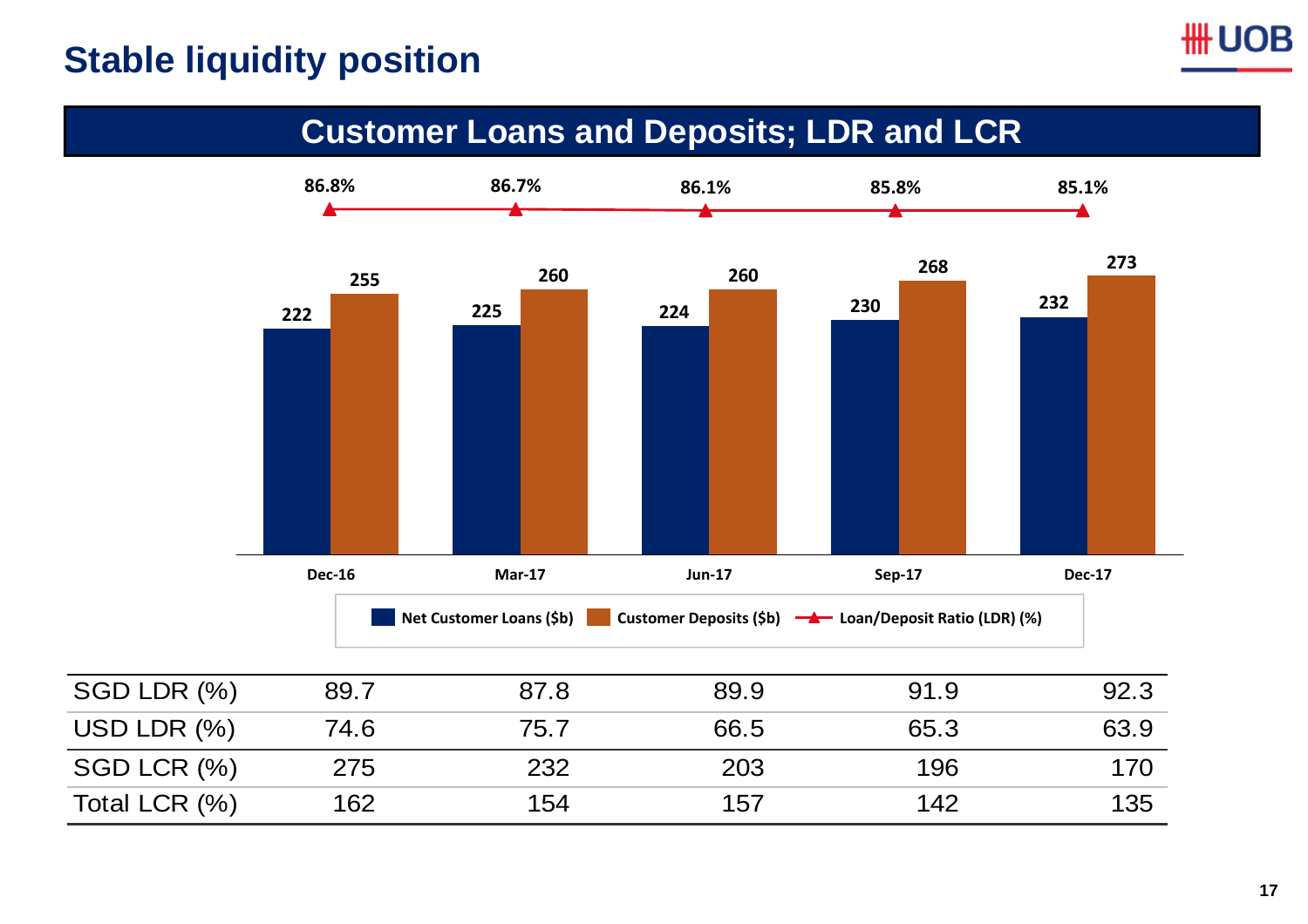#### **Loans up 5% YoY and 1% QoQ to \$236b**

|                      |                 | <b>Dec-17 Dec-16</b> | $+$ /(-)        | <b>Sep-17</b>   | $+$ /(-)         |
|----------------------|-----------------|----------------------|-----------------|-----------------|------------------|
| <b>Gross Loans</b>   | \$ <sub>b</sub> | \$ <sub>b</sub>      | $\frac{0}{0}$   | \$ <sub>b</sub> | $\frac{9}{6}$    |
| Singapore            | 128             | 126                  | $\overline{2}$  | 127             | $\boldsymbol{0}$ |
| Regional:            | 85              | 78                   | 9               | 84              | $\overline{2}$   |
| Malaysia             | 27              | 26                   | 5               | 26              | $\mathfrak{S}$   |
| Thailand             | 15              | 13                   | 13              | 14              | $\overline{4}$   |
| Indonesia            | 11              | 12                   | (10)            | 11              | (5)              |
| <b>Greater China</b> | 32              | 27                   | 19              | 32              | $\overline{2}$   |
| <b>Others</b>        | 23              | 22                   | $6\phantom{1}6$ | 23              | $\mathbf 1$      |
| Total                | 236             | 226                  | $5\phantom{.0}$ | 234             | 1                |
|                      |                 |                      |                 |                 |                  |
|                      |                 |                      |                 |                 |                  |
|                      |                 |                      |                 |                 |                  |
|                      |                 |                      |                 |                 |                  |

Notes: 1. Loans by geography are classified according to where credit risks reside, largely represented by the borrower's country of incorporation/operation (for non-individuals) and residence (for individuals).

2. No significant currency translation impact. **<sup>18</sup>**

∰UOB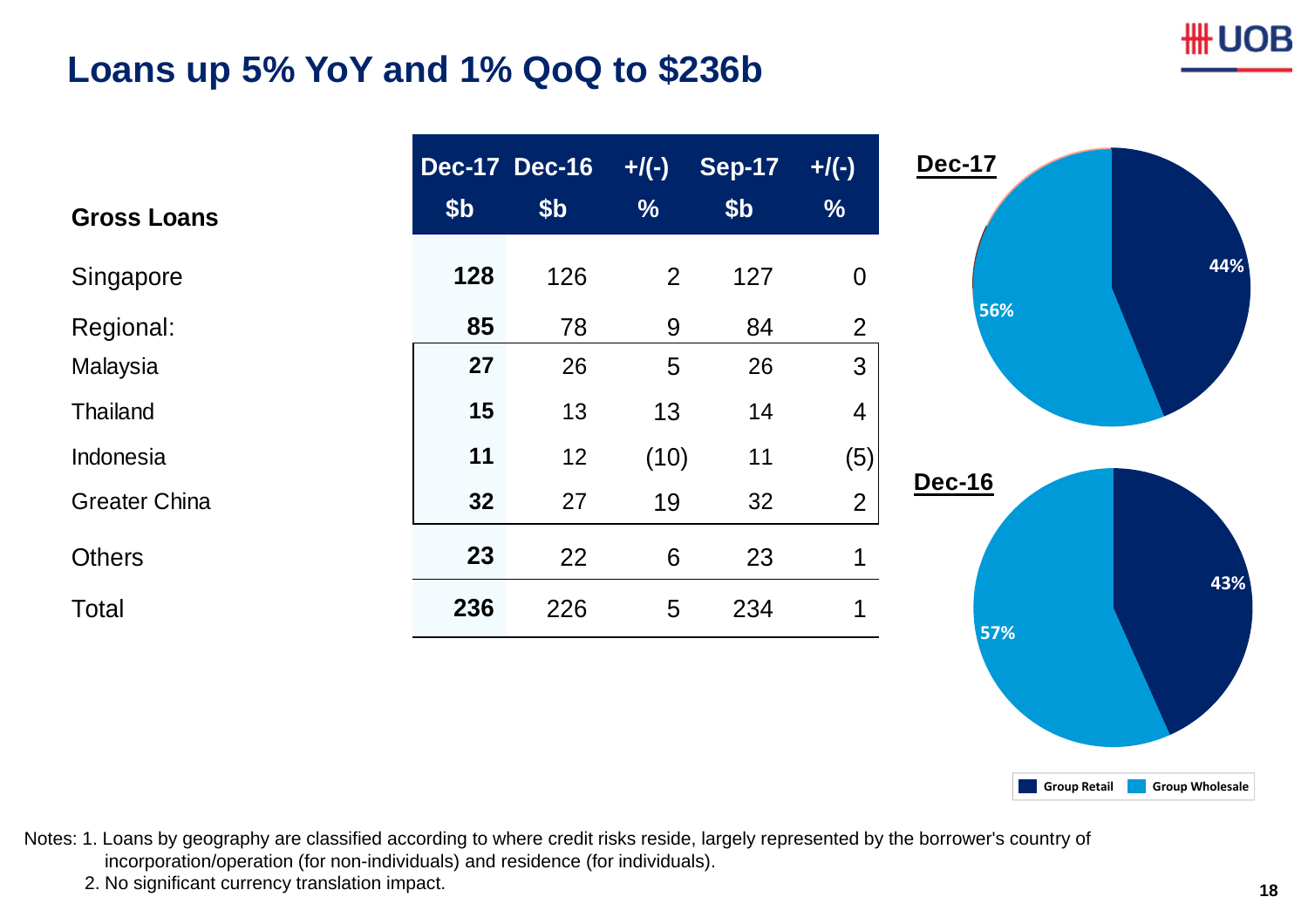#### **Funding increased by 6% or \$17b YoY with proactive liquidity and balance sheet management**

| <b>Customer Deposits</b> | \$ <sub>b</sub> | <b>Dec-17 Dec-16</b><br>\$ <sub>b</sub> | $+$ /(-)<br>$\frac{9}{6}$ | <b>Sep-17</b><br>\$b | $+$ /(-)<br>$\frac{9}{6}$ | <b>Dec-17</b><br>14% |
|--------------------------|-----------------|-----------------------------------------|---------------------------|----------------------|---------------------------|----------------------|
| Singapore                | 185             | 179                                     | 4                         | 184                  | 1                         |                      |
| Regional:                | 69              | 63                                      | 9                         | 67                   | 3                         | 43%                  |
| Malaysia                 | 28              | 27                                      | 3                         | 28                   | $\overline{2}$            |                      |
| <b>Thailand</b>          | 16              | 13                                      | 17                        | 15                   | 4                         |                      |
| Indonesia                | $\overline{7}$  | 8                                       | (6)                       | $\overline{7}$       | (1)                       | Dec-16<br>14%        |
| <b>Greater China</b>     | 18              | 15                                      | 20                        | 16                   | 8                         |                      |
| <b>Others</b>            | 19              | 14                                      | 40                        | 18                   | 8                         |                      |
| Total customer deposits  | 273             | 255                                     | $\overline{7}$            | 268                  | $\overline{2}$            | 43%                  |
| Wholesale funding        | 40              | 40                                      | (1)                       | 41                   | (3)                       |                      |
| <b>Total funding</b>     | 312             | 295                                     | 6                         | 309                  | 1                         | Group Retail         |

Note: No significant currency translation impact.

∰ UOB

**Wholesale Funding Group Wholesale**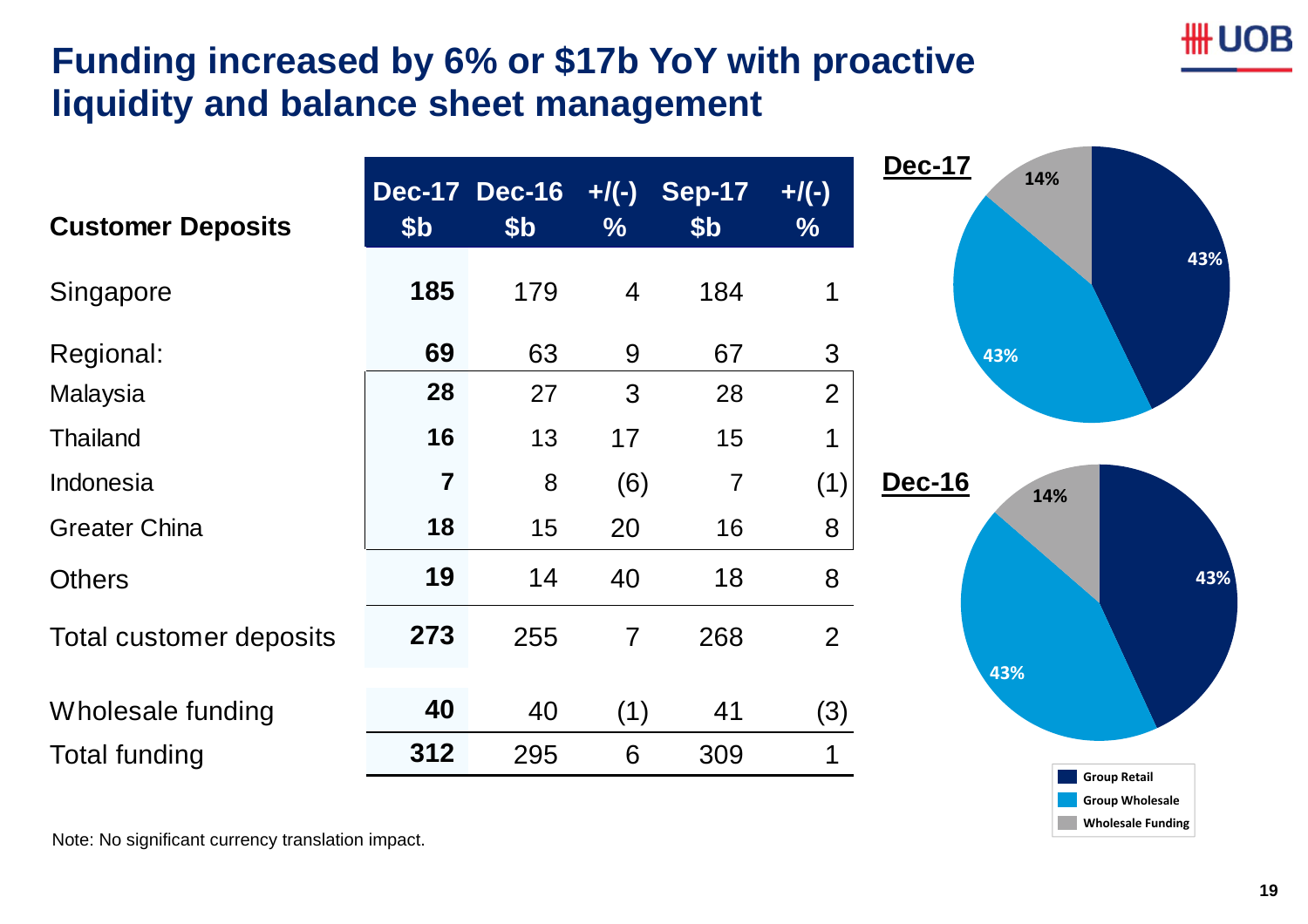## **Total operating profit increased 11% YoY mainly from Group Retail and Central Treasury**

|                                 | 2017  | 2016  | $+$ /(-)      |
|---------------------------------|-------|-------|---------------|
| <b>Segment Operating Profit</b> | \$m\$ | \$m\$ | $\frac{0}{6}$ |
| Group Retail (GR)               | 1,981 | 1,820 | 9             |
| Group Wholesale Banking (GWB)   | 2,713 | 2,747 | (1)           |
| <b>Global Markets (GM)</b>      | 185   | 264   | (30)          |
| Others <sup>*</sup>             | (56)  | (466) | 88            |
| <b>Total</b>                    | 4,824 | 4,365 | 11            |
|                                 |       |       |               |



\* Comprises Investment Management, Central Treasury and Corporate Functions

**41%**

**\UOB**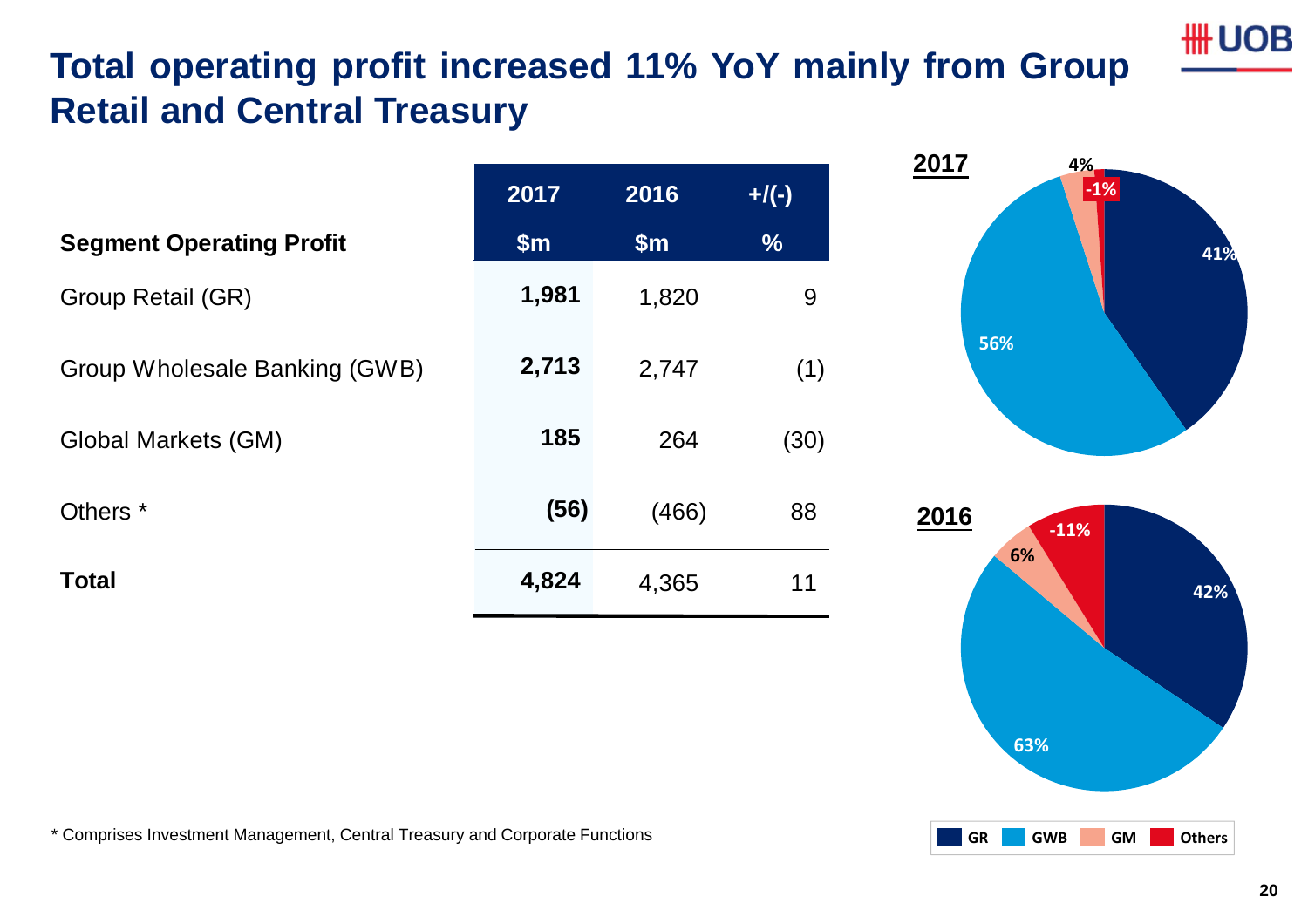#### **Regional operating profit rose 11% YoY in constant currency terms**

| <b>Operating</b><br><b>Profit</b> | 2017<br>\$m\$ | 2016<br>\$m\$ | $+$ /(-)<br>$\%$ | At<br>constant<br><b>FX</b> rate<br>$+$ /(-)<br>$\frac{0}{0}$ |
|-----------------------------------|---------------|---------------|------------------|---------------------------------------------------------------|
| Singapore                         | 2,834         | 2,568         | 10               | 10                                                            |
| Regional:                         | 1,535         | 1,400         | 10               | 11                                                            |
| Malaysia                          | 621           | 603           | 3                | $\overline{7}$                                                |
| <b>Thailand</b>                   | 350           | 316           | 11               | 7                                                             |
| Indonesia                         | 156           | 170           | (8)              | (8)                                                           |
| <b>Greater China</b>              | 408           | 311           | 31               | 33                                                            |
| Others                            | 454           | 397           | 15               | 15                                                            |
| Total                             | 4,824         | 4,365         | 11               | 11                                                            |



**HH UOB**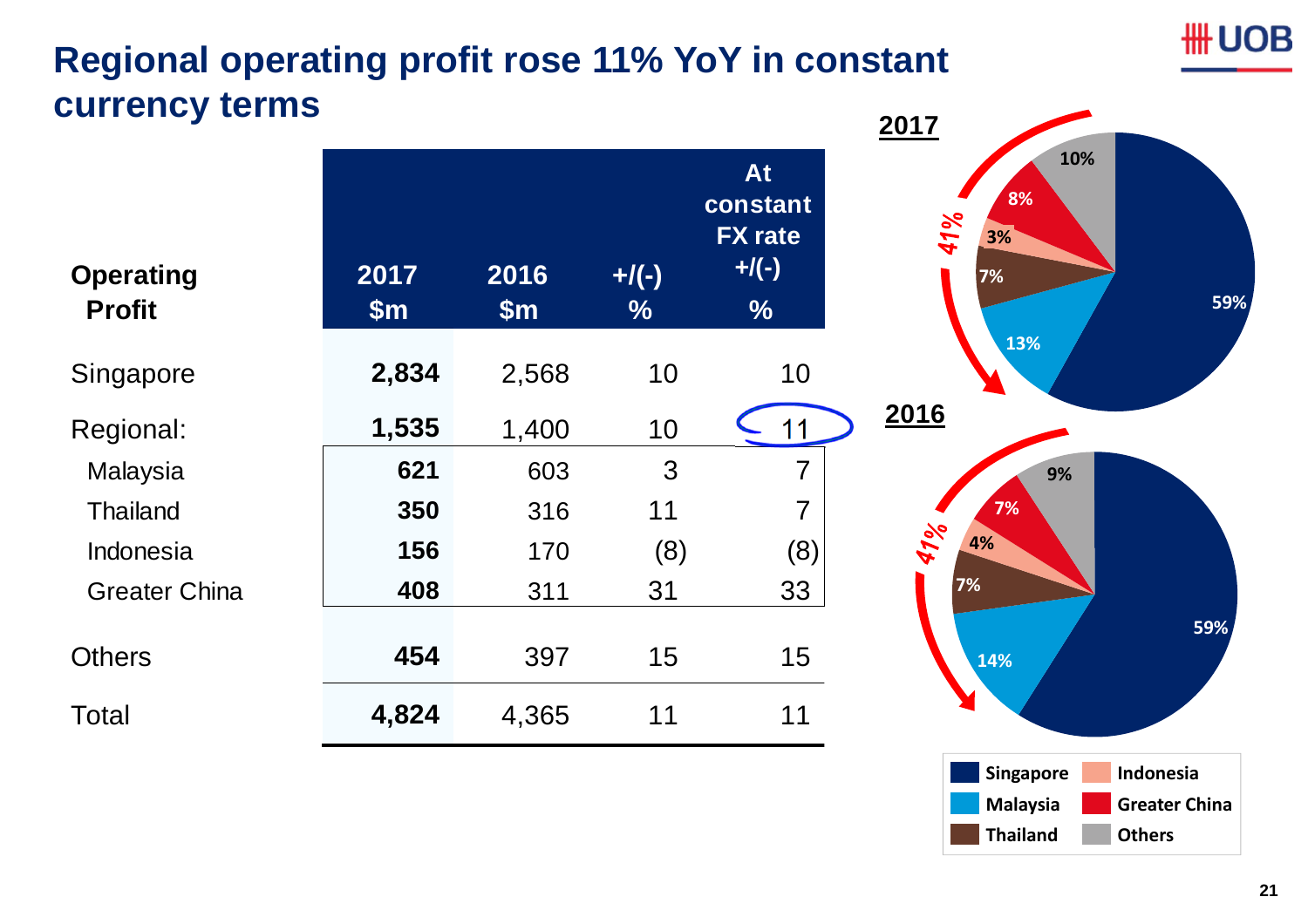# **Strong capital position through capital management initiatives**



#### **Capital Adequacy Ratios (CAR)**

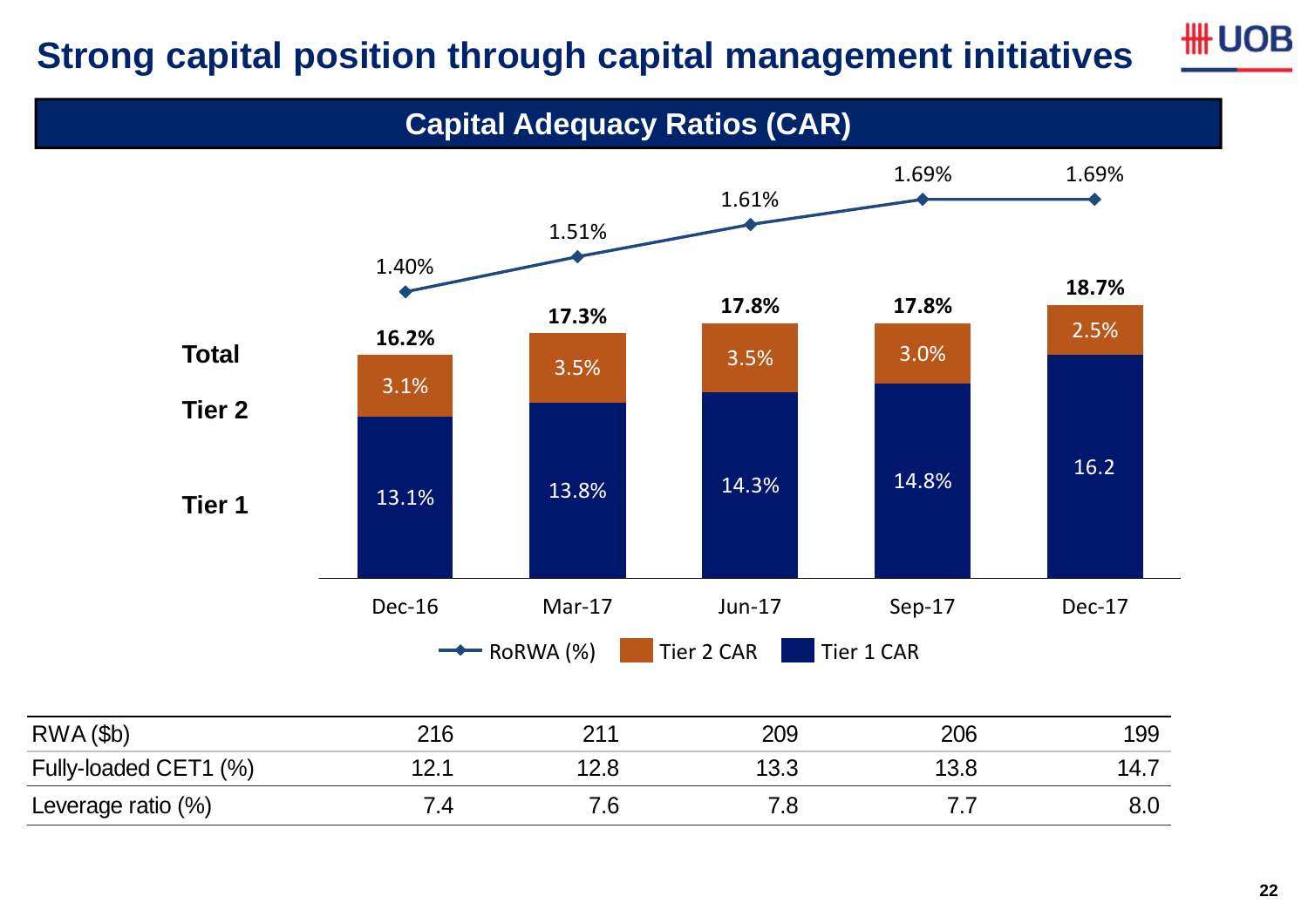

#### **Core dividends increased to 80 cents per annum**

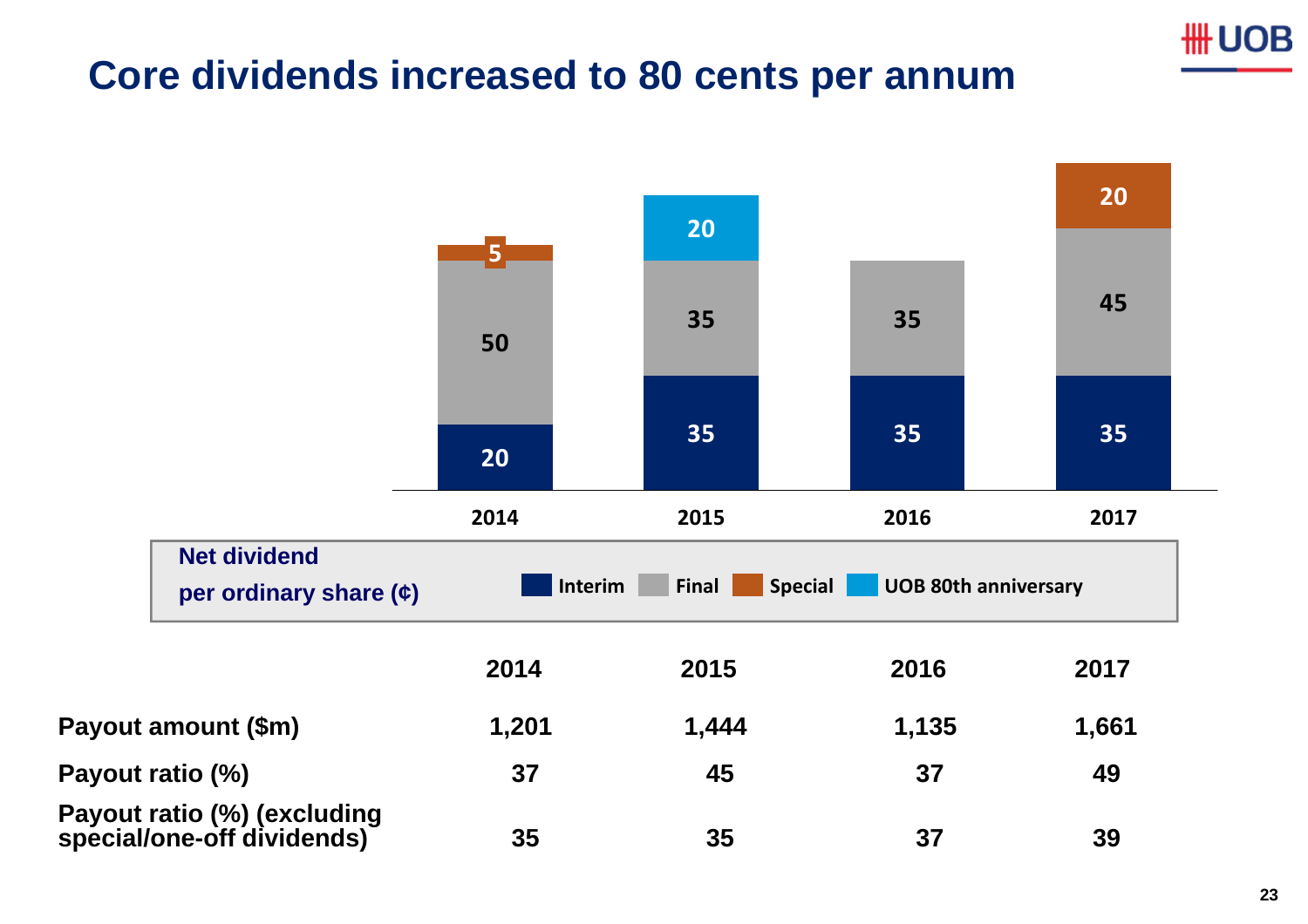

# **Appendix :**

# **HH UOB**

# **Netting of Fee Expenses Performance of Major Territories**

- -**Singapore**
- -Malaysia
- -Thailand
- -**Indonesia**
- -Greater China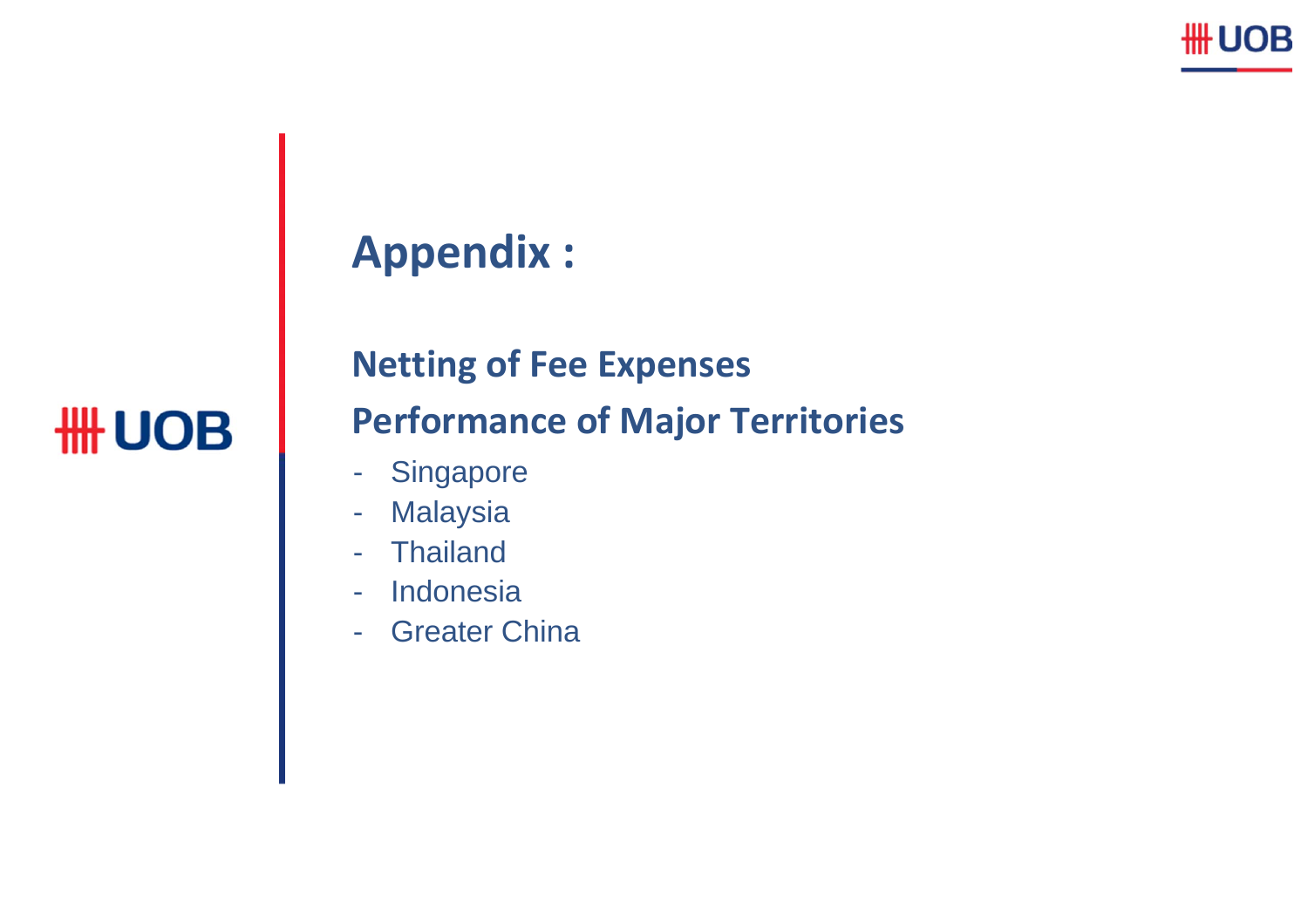#### **Netting of fee expenses wef 2018**

**If directly attributable expenses were netted against the related fees for 2017, Fee income/ Total income ratio would decrease to 21.9% while Expense/Income ratio would improve to 43.7%**



- **Fee income/Total income Ratio (Current)**
- $\qquad \qquad \bullet$ **Net fee income/Total income Ratio (Proposed)**
- **Non‐NII/Total Income Ratio (Current)**
- **Non‐NII/Total Income Ratio (Proposed)**
- **Expense/Income Ratio (Current)**
- **Expense/Income Ratio (Proposed)**

JВ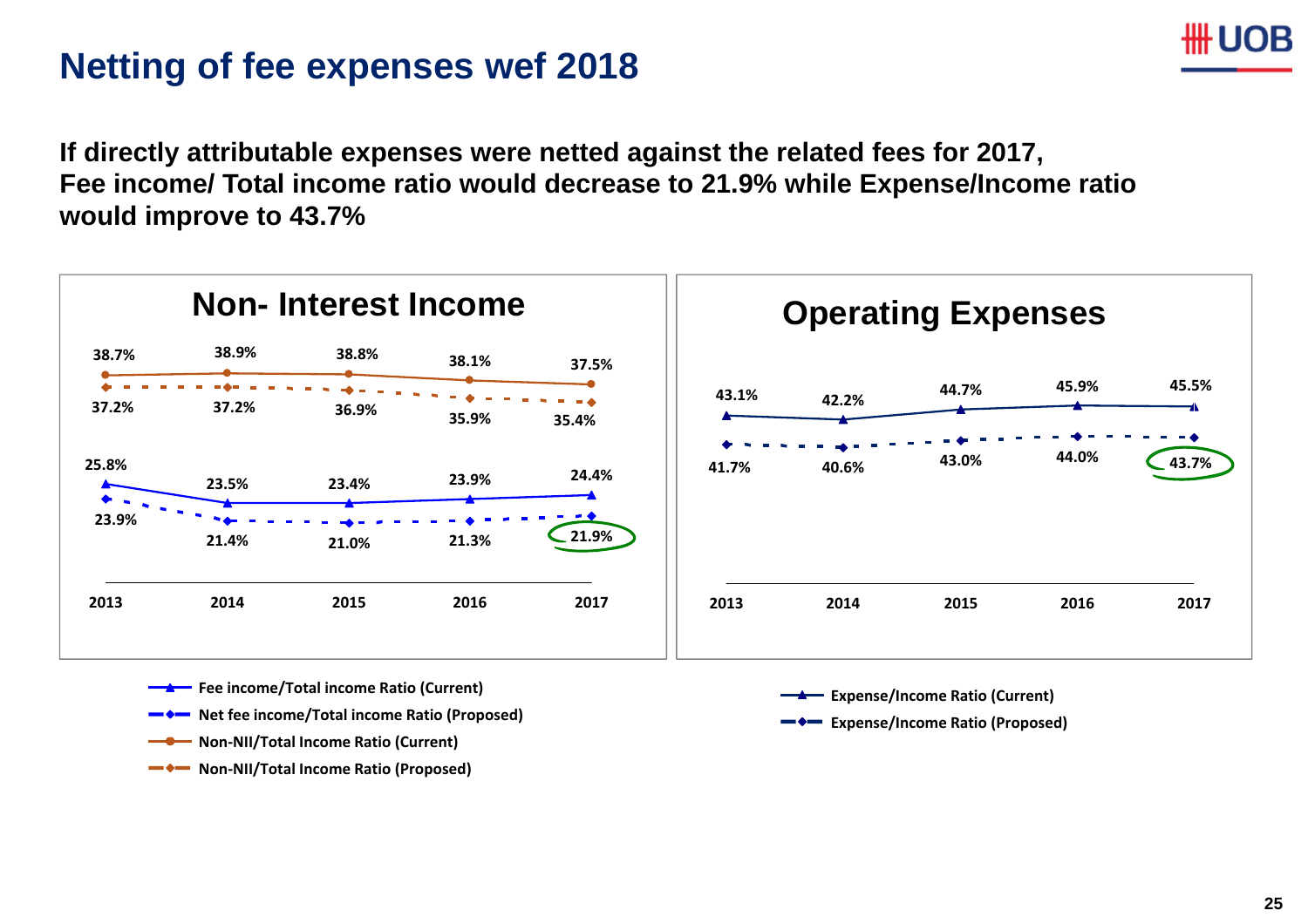# **Singapore – Key Financials**

|                           | 2017  | 2016  | $+$ /(-)      | $4$ Q17 | <b>3Q17</b> | $+$ /(-)          |
|---------------------------|-------|-------|---------------|---------|-------------|-------------------|
|                           | \$m\$ | \$m\$ | $\frac{9}{6}$ | \$m\$   | \$m\$       | $\%$              |
| Net interest income       | 3,065 | 2,683 | 14            | 832     | 787         | 6                 |
| Fee & commission income   | 1,318 | 1,144 | 15            | 347     | 334         | 4                 |
| Other non-interest income | 707   | 763   | (7)           | 143     | 172         | (17)              |
| <b>Total income</b>       | 5,090 | 4,590 | 11            | 1,321   | 1,293       | $\mathbf{2}$      |
| Less: Expenses            | 2,255 | 2,022 | 12            | 626     | 532         | 18                |
| <b>Operating profit</b>   | 2,834 | 2,568 | 10            | 695     | 761         | (9)               |
| <b>Less: Allowances</b>   | 392   | 260   | 51            | 34      | 104         | (68)              |
| Add: Associates & JVs     | 49    | 55    | (11)          | 13      | 12          | $12 \overline{ }$ |
| <b>Profit before tax</b>  | 2,491 | 2,364 | 5             | 675     | 668         | 1                 |
| Key ratios $(\%)$         |       |       |               |         |             |                   |
| Net interest margin       | 1.38  | 1.28  |               | 1.46    | 1.41        |                   |
| Non-NII/Total income      | 39.8  | 41.6  |               | 37.1    | 39.1        |                   |
| Expense/Total income      | 44.3  | 44.0  |               | 47.4    | 41.2        |                   |
| Loan/Deposit              | 76.6  | 78.5  |               | 76.6    | 76.9        |                   |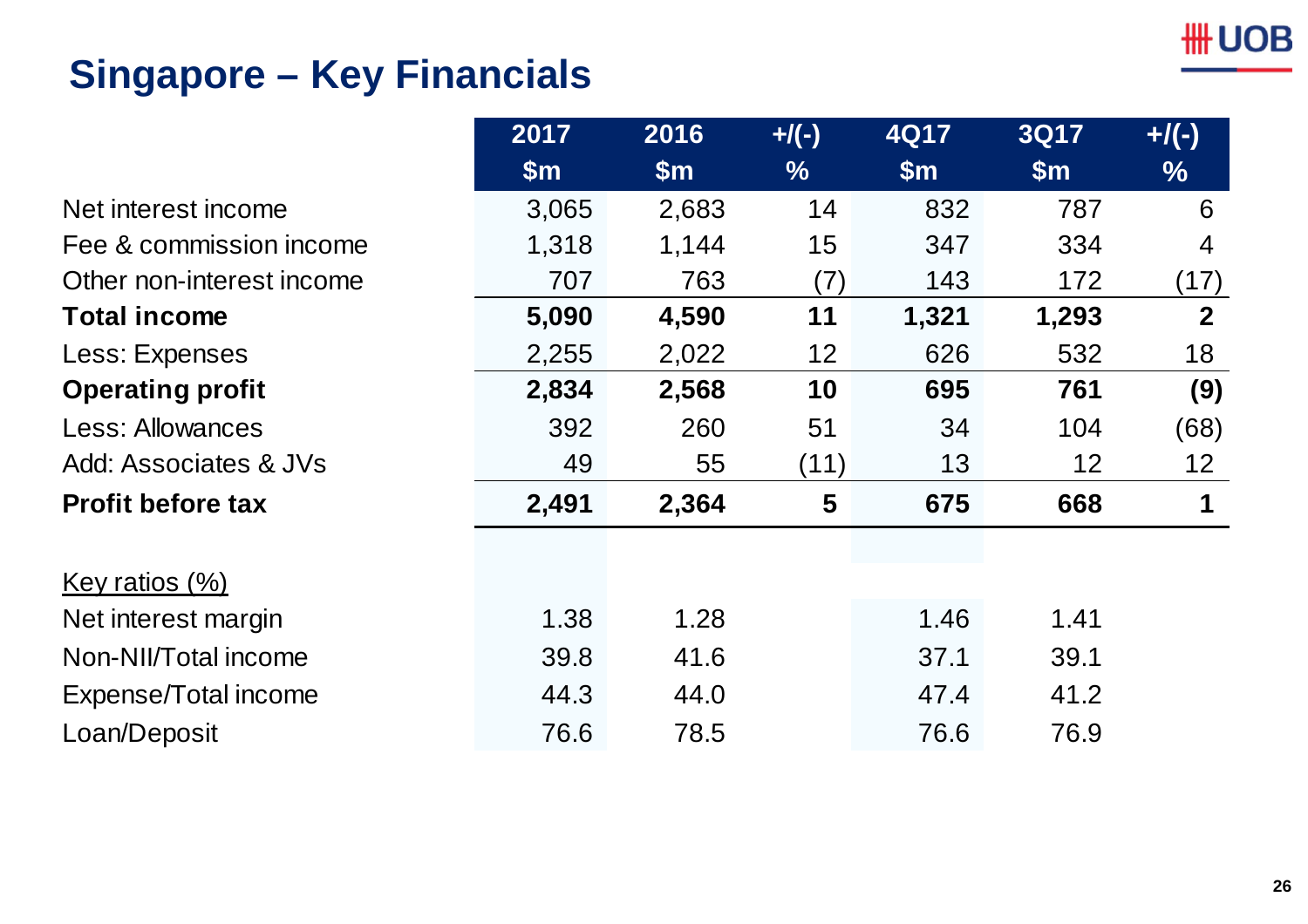# **Malaysia – Key Financials**

|                           | 2017<br><b>RM'm</b> | 2016<br>RM'm | $+$ /(-)<br>$\%$ | <b>4Q17</b><br>RM'm | <b>3Q17</b><br>RM'm | $+$ /(-)<br>$\%$ |
|---------------------------|---------------------|--------------|------------------|---------------------|---------------------|------------------|
| Net interest income       | 2,125               | 1,997        | 6                | 523                 | 542                 | (4)              |
| Fee & commission income   | 725                 | 660          | 10               | 213                 | 172                 | 24               |
| Other non-interest income | 306                 | 299          | 2                | 88                  | 67                  | 31               |
| <b>Total income</b>       | 3,156               | 2,956        | 7                | 824                 | 781                 | 6                |
| Less: Expenses            | 1,223               | 1,149        | 6                | 352                 | 296                 | 19               |
| <b>Operating profit</b>   | 1,933               | 1,807        | $\overline{7}$   | 472                 | 485                 | (3)              |
| <b>Less: Allowances</b>   | 121                 | 164          | (26)             | 77                  | 32                  | $>100$           |
| <b>Profit before tax</b>  | 1,812               | 1,643        | 10               | 395                 | 453                 | (13)             |
| Profit before tax (S\$m)  | 581                 | 548          | $6\phantom{1}6$  | 129                 | 144                 | (11)             |
| Average Exchange rate     | 3.12                | 3.00         |                  | 3.06                | 3.14                |                  |
| Key ratios $(\%)$         |                     |              |                  |                     |                     |                  |
| Net interest margin       | 2.14                | 2.22         |                  | 2.07                | 2.12                |                  |
| Non-NII/Total income      | 32.7                | 32.4         |                  | 36.5                | 30.6                |                  |
| Expense/Total income      | 38.8                | 38.9         |                  | 42.7                | 37.9                |                  |
| Loan/Deposit              | 95.7                | 93.2         |                  | 95.7                | 94.7                |                  |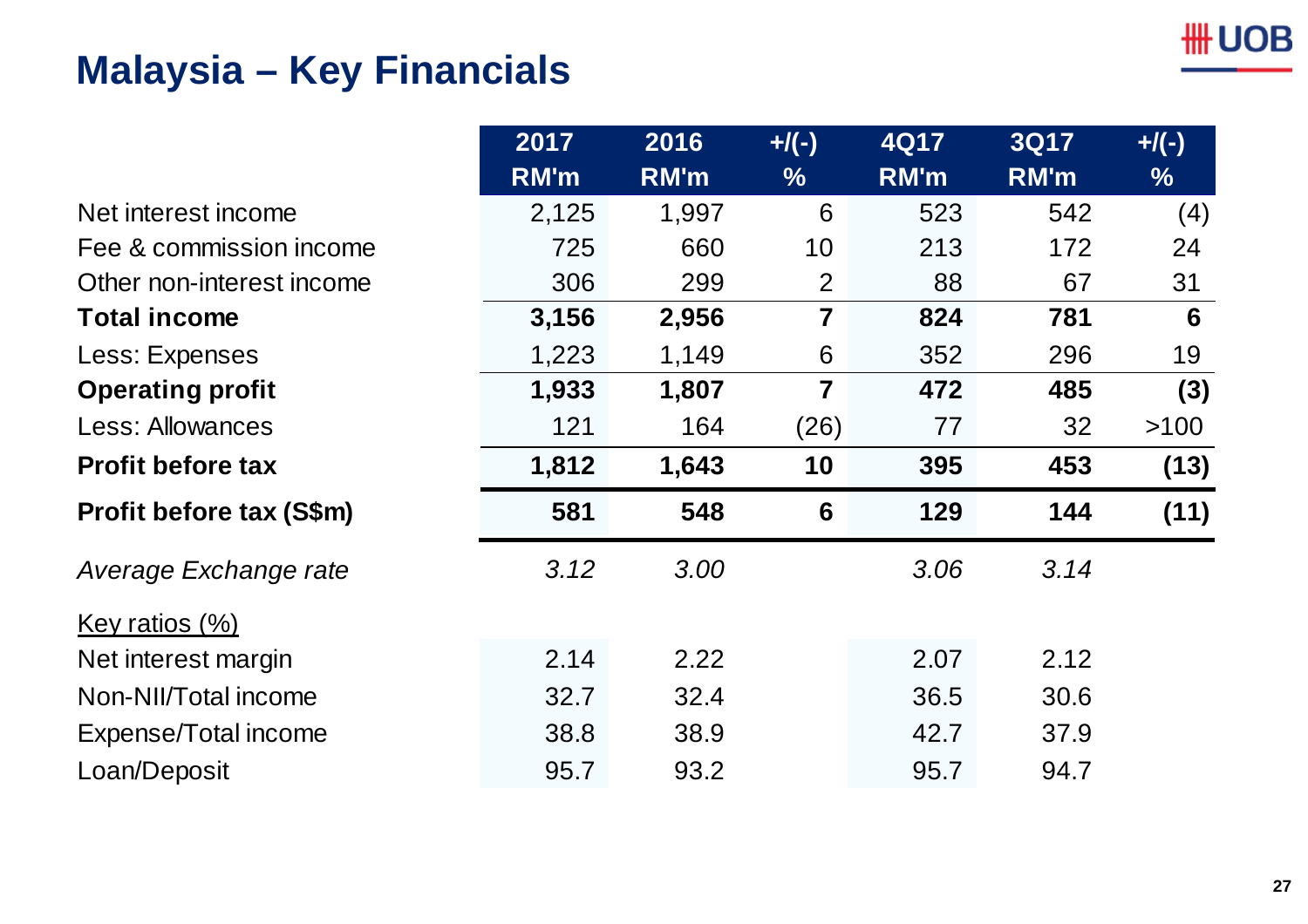# **Thailand – Key Financials**

|                           | 2017   | 2016         | $+$ /(-)                | 4Q17         | <b>3Q17</b> | $+$ /(-)       |
|---------------------------|--------|--------------|-------------------------|--------------|-------------|----------------|
|                           | THB'm  | <b>THB'm</b> | $\%$                    | <b>THB'm</b> | THB'm       | $\frac{9}{6}$  |
| Net interest income       | 15,587 | 14,371       | 8                       | 4,055        | 4,019       |                |
| Fee & commission income   | 6,353  | 5,948        |                         | 1,761        | 1,623       | 9              |
| Other non-interest income | 982    | 830          | 18                      | 271          | 284         | (5)            |
| <b>Total income</b>       | 22,922 | 21,149       | 8                       | 6,087        | 5,926       | $\mathbf{3}$   |
| Less: Expenses            | 14,321 | 13,099       | 9                       | 3,761        | 3,638       | $\mathfrak{S}$ |
| <b>Operating profit</b>   | 8,601  | 8,050        | $\overline{\mathbf{7}}$ | 2,326        | 2,288       | 2 <sup>2</sup> |
| <b>Less: Allowances</b>   | 3,244  | 3,116        | 4                       | 922          | 739         | 25             |
| <b>Profit before tax</b>  | 5,357  | 4,934        | 9                       | 1,404        | 1,549       | (9)            |
| Profit before tax (S\$m)  | 218    | 193          | 13                      | 58           | 63          | (9)            |
| Average Exchange rate     | 24.56  | 25.53        |                         | 24.35        | 24.50       |                |
| <u>Key ratios (%)</u>     |        |              |                         |              |             |                |
| Net interest margin       | 3.45   | 3.55         |                         | 3.30         | 3.46        |                |
| Non-NII/Total income      | 32.0   | 32.0         |                         | 33.4         | 32.2        |                |
| Expense/Total income      | 62.5   | 61.9         |                         | 61.8         | 61.4        |                |
| Loan/Deposit              | 90.1   | 93.5         |                         | 90.1         | 88.1        |                |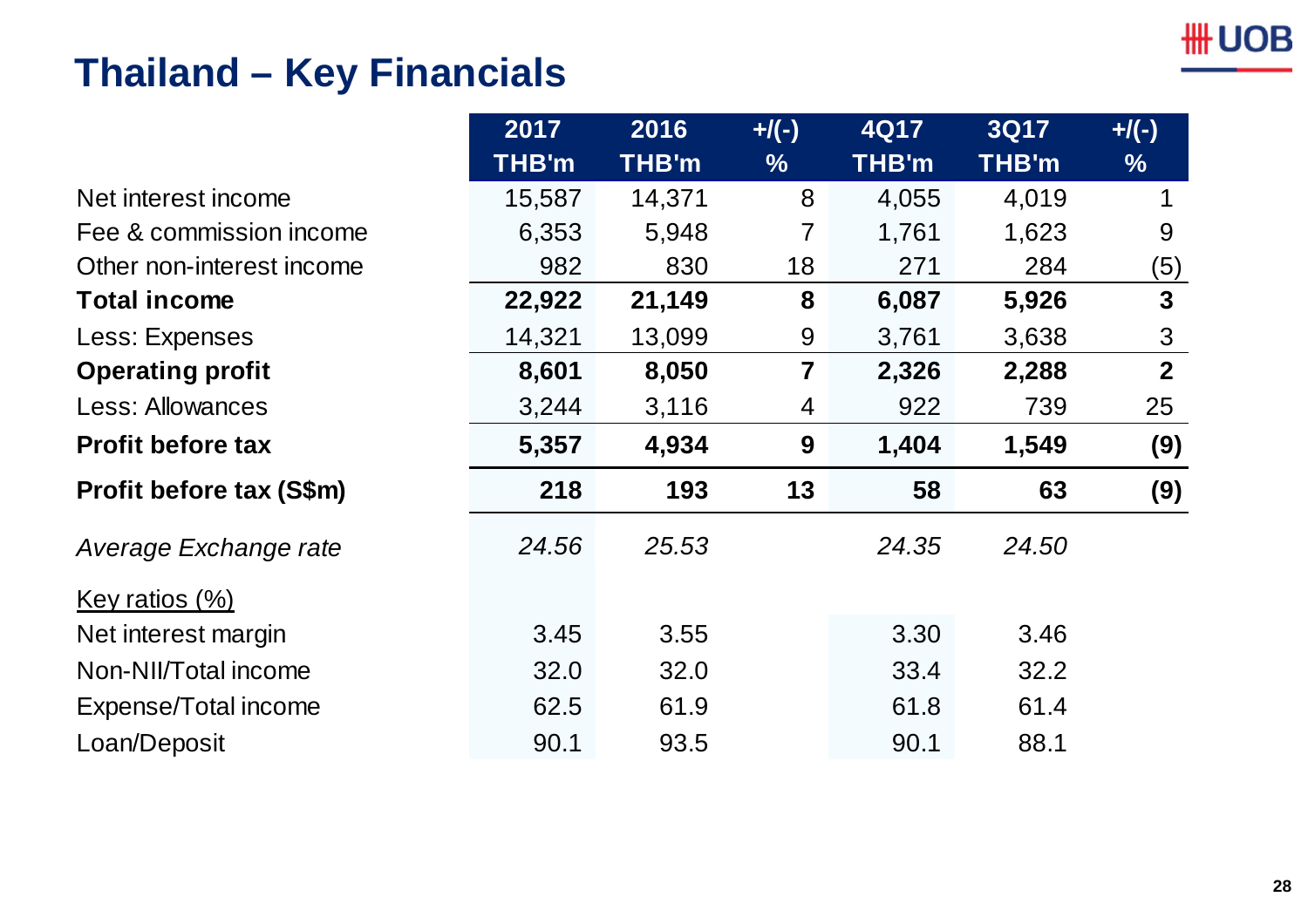# **Indonesia – Key Financials**

|                                 | 2017         | 2016         | $+$ /(-)      | 4Q17         | <b>3Q17</b>  | $+$ /(-)       |
|---------------------------------|--------------|--------------|---------------|--------------|--------------|----------------|
|                                 | <b>IDR'b</b> | <b>IDR'b</b> | $\frac{0}{0}$ | <b>IDR'b</b> | <b>IDR'b</b> | $\frac{0}{0}$  |
| Net interest income             | 3,298        | 3,302        | (0)           | 836          | 810          | 3              |
| Fee & commission income         | 818          | 774          | 6             | 206          | 201          | 2              |
| Other non-interest income       | 441          | 513          | (14)          | 107          | 121          | (12)           |
| <b>Total income</b>             | 4,557        | 4,589        | (1)           | 1,149        | 1,132        | $\mathbf{2}$   |
| Less: Expenses                  | 3,038        | 2,944        | 3             | 799          | 745          | $\overline{7}$ |
| <b>Operating profit</b>         | 1,519        | 1,645        | (8)           | 350          | 387          | (10)           |
| <b>Less: Allowances</b>         | 1,249        | 953          | 31            | 379          | 509          | (26)           |
| Profit/(loss) before tax        | 270          | 692          | (61)          | (29)         | (122)        | 76             |
| Profit/(loss) before tax (S\$m) | 29           | 71           | (59)          | (3)          | (12)         | 78             |
| Average Exchange rate           | 9,237        | 9,721        |               | 10,677       | 9,917        |                |
| <u>Key ratios (%)</u>           |              |              |               |              |              |                |
| Net interest margin             | 3.96         | 4.45         |               | 3.98         | 3.78         |                |
| Non-NII/Total income            | 27.6         | 28.0         |               | 27.2         | 28.4         |                |
| Expense/Total income            | 66.7         | 64.2         |               | 69.5         | 65.8         |                |
| Loan/Deposit                    | 83.5         | 88.1         |               | 83.5         | 91.0         |                |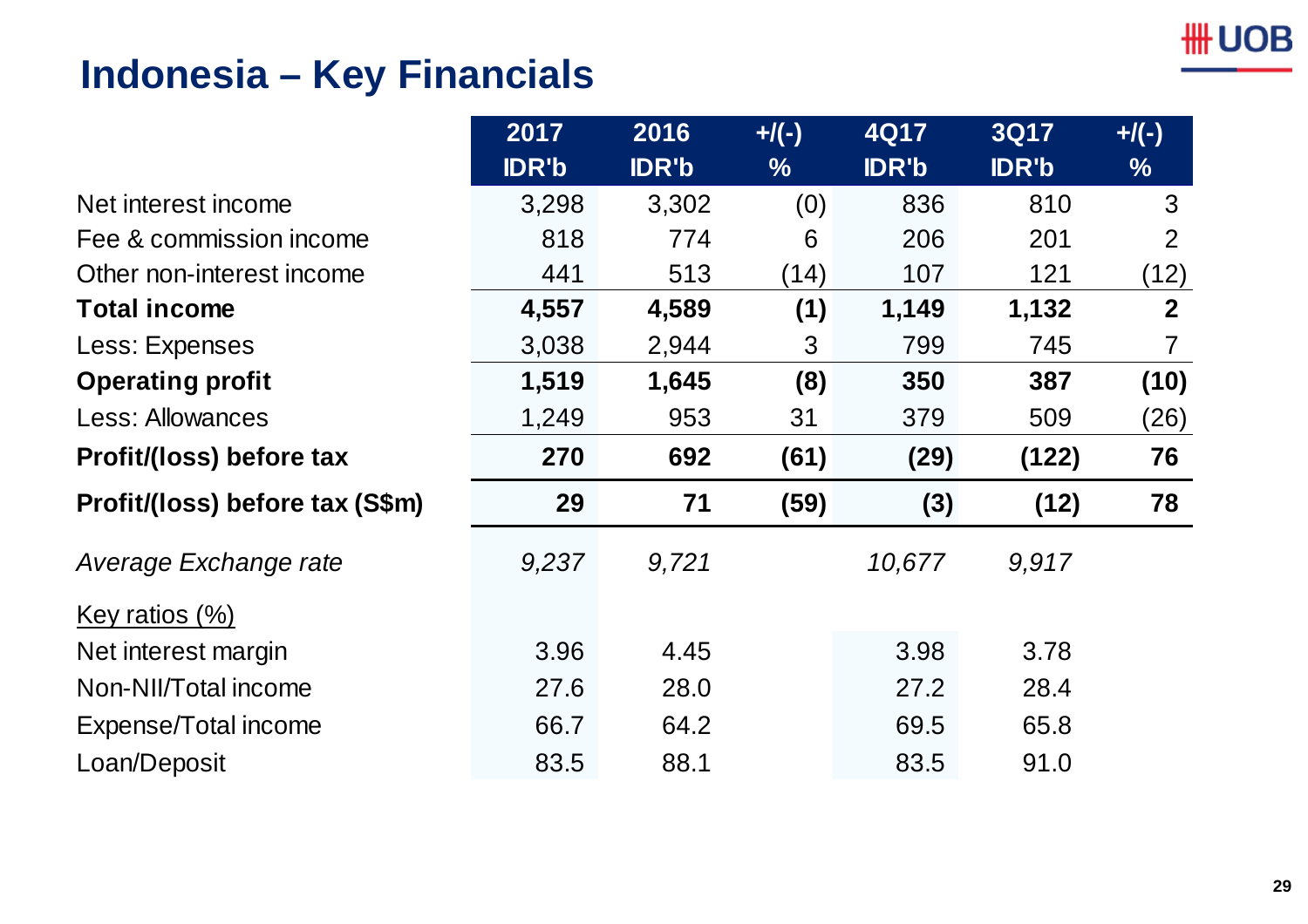# **Greater China – Key Financials**

|                           | 2017  | 2016  | $+$ /(-) | 4Q17  | <b>3Q17</b> | $+$ /(-)    |
|---------------------------|-------|-------|----------|-------|-------------|-------------|
|                           | \$m\$ | \$m\$ | $\%$     | \$m\$ | \$m\$       | $\%$        |
| Net interest income       | 397   | 384   | 3        | 103   | 98          | 5           |
| Fee & commission income   | 129   | 113   | 14       | 38    | 39          | (4)         |
| Other non-interest income | 232   | 152   | 53       | 57    | 53          | 8           |
| <b>Total income</b>       | 757   | 648   | 17       | 198   | 190         | 4           |
| Less: Expenses            | 349   | 337   | 4        | 94    | 87          | 8           |
| <b>Operating profit</b>   | 408   | 311   | 31       | 104   | 103         | $\mathbf 0$ |
| <b>Less: Allowances</b>   | 28    | 56    | (51)     | 5     | 12          | (54)        |
| Add: Associates & JVs     | 38    | 46    | (16)     | 5     | 11          | (57)        |
| <b>Profit before tax</b>  | 419   | 300   | 40       | 103   | 102         | 1           |
| Key ratios $(\%)$         |       |       |          |       |             |             |
| Net interest margin       | 1.02  | 1.10  |          | 0.99  | 0.99        |             |
| Non-NII/Total income      | 47.6  | 40.8  |          | 48.1  | 48.4        |             |
| Expense/Total income      | 46.1  | 52.1  |          | 47.5  | 45.6        |             |
| Loan/Deposit              | 151.1 | 145.9 |          | 151.1 | 158.7       |             |